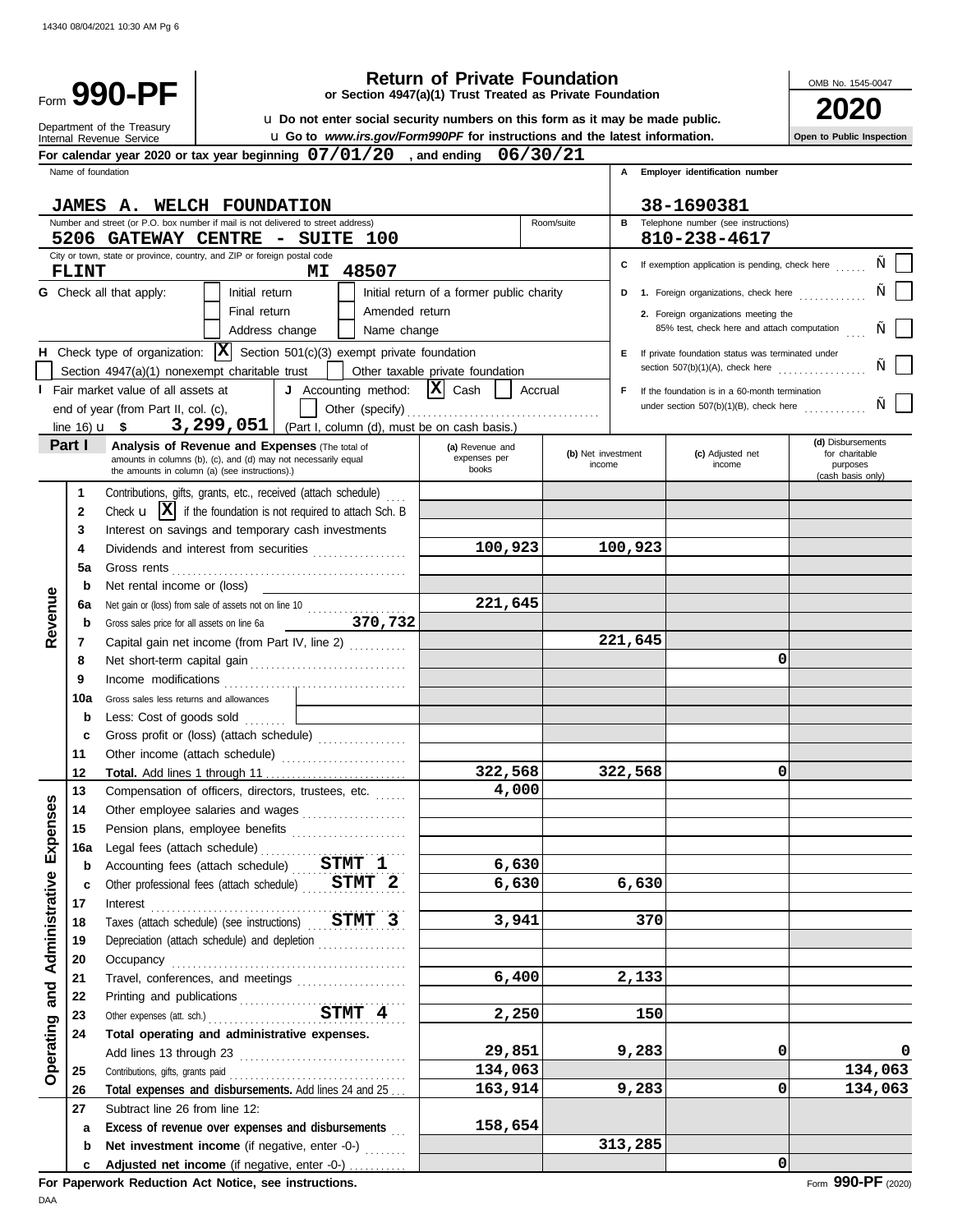|                             |          | Form 990-PF (2020) JAMES A. WELCH FOUNDATION                                                               | 38-1690381        |                |              | Page 2                |  |
|-----------------------------|----------|------------------------------------------------------------------------------------------------------------|-------------------|----------------|--------------|-----------------------|--|
|                             |          | <b>Balance Sheets</b> Attached schedules and amounts in the description column                             | Beginning of year | End of year    |              |                       |  |
|                             | Part II  | should be for end-of-year amounts only. (See instructions.)                                                | (a) Book Value    | (b) Book Value |              | (c) Fair Market Value |  |
|                             | 1        |                                                                                                            |                   |                |              |                       |  |
|                             | 2        |                                                                                                            | 14,445            |                | 10,566       | 10,566                |  |
|                             | 3        |                                                                                                            |                   |                |              |                       |  |
|                             |          |                                                                                                            |                   |                |              |                       |  |
|                             | 4        |                                                                                                            |                   |                |              |                       |  |
|                             |          |                                                                                                            |                   |                |              |                       |  |
|                             | 5        |                                                                                                            |                   |                |              |                       |  |
|                             | 6        | Receivables due from officers, directors, trustees, and other                                              |                   |                |              |                       |  |
|                             |          | disqualified persons (attach schedule) (see                                                                |                   |                |              |                       |  |
|                             |          | instructions)                                                                                              |                   |                |              |                       |  |
|                             | 7        |                                                                                                            |                   |                |              |                       |  |
|                             |          |                                                                                                            |                   |                |              |                       |  |
|                             | 8        | Inventories for sale or use <i>contained a contained a contained a contained a contained a contained a</i> |                   |                |              |                       |  |
| Assets                      | 9        |                                                                                                            |                   |                |              |                       |  |
|                             | 10a      | Investments - U.S. and state government obligations (attach schedule)                                      |                   |                |              |                       |  |
|                             | b        | Investments – corporate stock (attach schedule) SEE STMT 5                                                 | 2,020,658         | 2,183,191      |              | 3,288,485             |  |
|                             | c        | Investments - corporate bonds (attach schedule)                                                            |                   |                |              |                       |  |
|                             | 11       |                                                                                                            |                   |                |              |                       |  |
|                             |          |                                                                                                            |                   |                |              |                       |  |
|                             | 12       | $Investments - mortgage loans$                                                                             |                   |                |              |                       |  |
|                             | 13       |                                                                                                            |                   |                |              |                       |  |
|                             | 14       |                                                                                                            |                   |                |              |                       |  |
|                             |          |                                                                                                            |                   |                |              |                       |  |
|                             | 15       |                                                                                                            |                   |                |              |                       |  |
|                             | 16       | <b>Total assets</b> (to be completed by all filers $-$ see the                                             |                   |                |              |                       |  |
|                             |          |                                                                                                            | 2,035,103         | 2,193,757      |              | 3,299,051             |  |
|                             | 17       |                                                                                                            |                   |                |              |                       |  |
|                             | 18       |                                                                                                            |                   |                |              |                       |  |
|                             | 19       |                                                                                                            |                   |                |              |                       |  |
| Liabilities                 | 20       | Loans from officers, directors, trustees, and other disqualified persons                                   |                   |                |              |                       |  |
|                             | 21       |                                                                                                            |                   |                |              |                       |  |
|                             | 22       |                                                                                                            |                   |                |              |                       |  |
|                             | 23       |                                                                                                            | 0                 |                | 0            |                       |  |
|                             |          | Foundations that follow FASB ASC 958, check here <i>manufoliour</i><br>$\mathbf{u}$                        |                   |                |              |                       |  |
|                             |          | and complete lines 24, 25, 29, and 30.                                                                     |                   |                |              |                       |  |
|                             | 24       |                                                                                                            |                   |                |              |                       |  |
|                             | 25       |                                                                                                            |                   |                |              |                       |  |
|                             |          | Foundations that do not follow FASB ASC 958, check here $\cdots$ $\mathbf{u}$ $\boxed{\mathbf{X}}$         |                   |                |              |                       |  |
|                             |          | and complete lines 26 through 30.                                                                          |                   |                |              |                       |  |
| Net Assets or Fund Balances | 26       |                                                                                                            |                   |                |              |                       |  |
|                             | 27       | Paid-in or capital surplus, or land, bldg., and equipment fund                                             |                   |                |              |                       |  |
|                             | 28       | Retained earnings, accumulated income, endowment, or other funds                                           | 2,035,103         | 2,193,757      |              |                       |  |
|                             | 29       | Total net assets or fund balances (see instructions)                                                       | 2,035,103         | 2,193,757      |              |                       |  |
|                             | 30       | Total liabilities and net assets/fund balances (see                                                        |                   |                |              |                       |  |
|                             |          | instructions)                                                                                              | 2,035,103         | 2,193,757      |              |                       |  |
|                             | Part III | Analysis of Changes in Net Assets or Fund Balances                                                         |                   |                |              |                       |  |
|                             |          | 1 Total net assets or fund balances at beginning of year - Part II, column (a), line 29 (must agree with   |                   |                |              |                       |  |
|                             |          |                                                                                                            |                   |                | 1            | 2,035,103             |  |
|                             |          | 2 Enter amount from Part I, line 27a                                                                       |                   |                | $\mathbf{2}$ | 158,654               |  |
|                             |          |                                                                                                            |                   |                | 3            |                       |  |
|                             |          | 4 Add lines 1, 2, and 3                                                                                    |                   |                | 4            | 2,193,757             |  |
|                             |          |                                                                                                            |                   |                | 5            |                       |  |
|                             |          |                                                                                                            |                   |                | 6            | 2,193,757             |  |
|                             |          |                                                                                                            |                   |                |              |                       |  |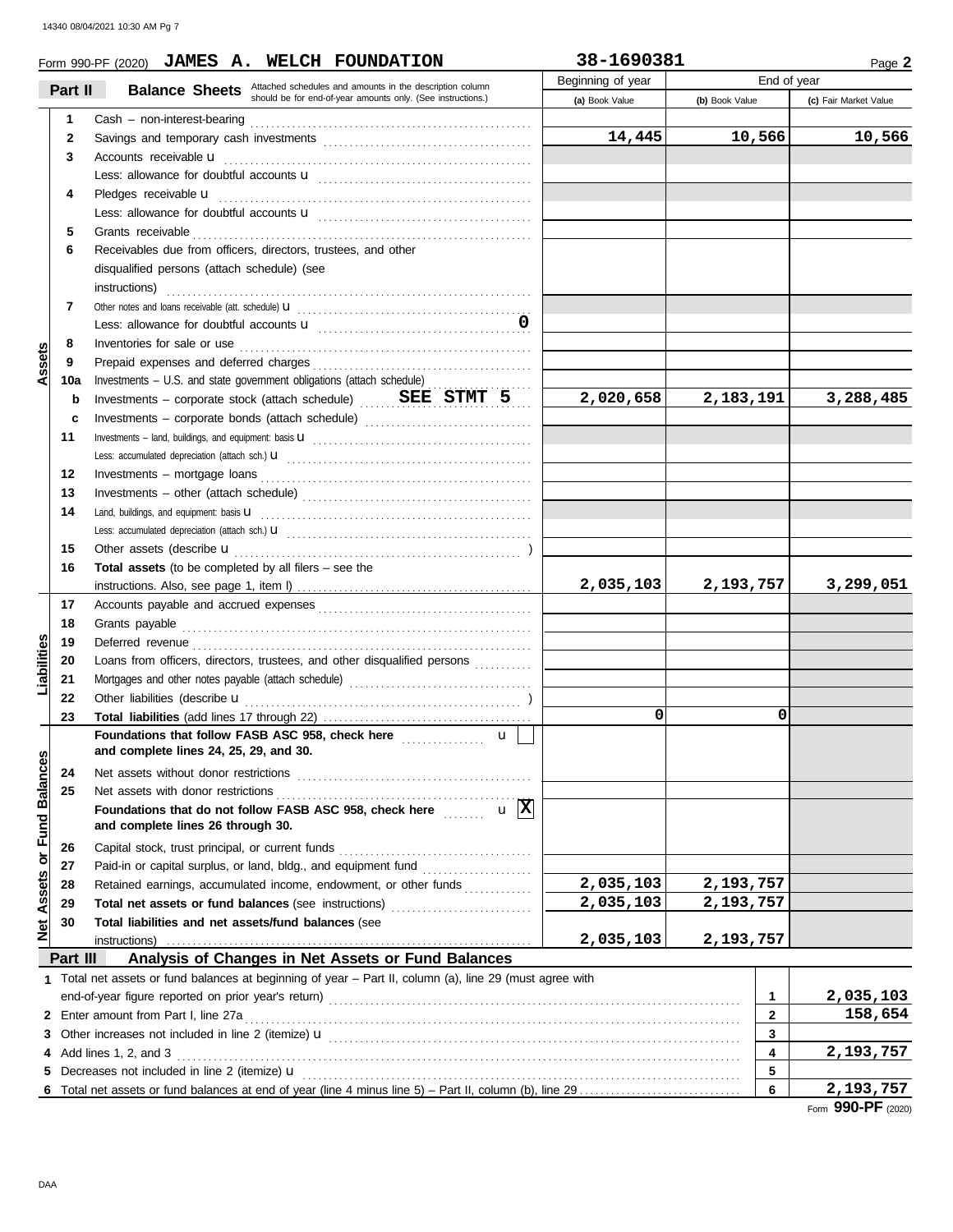| Form 990-PF (2020)                              | JAMES A. WELCH FOUNDATION                                                                                                                                                                                                                                          |                                                 | 38-1690381                                            |                                      | Page 3                                                                                          |
|-------------------------------------------------|--------------------------------------------------------------------------------------------------------------------------------------------------------------------------------------------------------------------------------------------------------------------|-------------------------------------------------|-------------------------------------------------------|--------------------------------------|-------------------------------------------------------------------------------------------------|
| Part IV                                         | Capital Gains and Losses for Tax on Investment Income                                                                                                                                                                                                              |                                                 |                                                       |                                      |                                                                                                 |
|                                                 | (a) List and describe the kind(s) of property sold (for example, real estate,<br>2-story brick warehouse; or common stock, 200 shs. MLC Co.)                                                                                                                       |                                                 | (b) How acquired<br>$P - P$ urchase<br>$D$ - Donation | (c) Date acquired<br>(mo., day, yr.) | (d) Date sold<br>(mo., day, yr.)                                                                |
| <b>INTEL</b><br><b>CORP</b><br>1a               |                                                                                                                                                                                                                                                                    |                                                 | P                                                     | 01/03/20                             | 12/03/20                                                                                        |
| <b>CORP</b><br><b>INTEL</b><br>b                |                                                                                                                                                                                                                                                                    |                                                 | P                                                     | 01/03/20                             | 05/10/21                                                                                        |
| & CO<br>ORGANON<br>c                            |                                                                                                                                                                                                                                                                    |                                                 | ${\bf P}$                                             | 01/03/20                             | 06/08/21                                                                                        |
| <b>TARGET</b><br><b>CORP</b><br><b>COM</b><br>d |                                                                                                                                                                                                                                                                    |                                                 | $\mathbf P$                                           | 12/07/16                             | 08/20/20                                                                                        |
| <b>VIATRIS</b><br><b>INC</b><br>е               |                                                                                                                                                                                                                                                                    |                                                 | P                                                     | 01/24/02                             | 12/03/20                                                                                        |
| (e) Gross sales price                           | (f) Depreciation allowed<br>(or allowable)                                                                                                                                                                                                                         | (g) Cost or other basis<br>plus expense of sale |                                                       |                                      | (h) Gain or (loss)<br>$((e)$ plus $(f)$ minus $(g)$ )                                           |
| 44,773<br>a                                     |                                                                                                                                                                                                                                                                    |                                                 | 7,921                                                 |                                      | 36,852                                                                                          |
| 160,092<br>b                                    |                                                                                                                                                                                                                                                                    |                                                 | 54,091                                                |                                      | 106,001                                                                                         |
| 14<br>c                                         |                                                                                                                                                                                                                                                                    |                                                 |                                                       |                                      | 10                                                                                              |
| 161,498<br>d                                    |                                                                                                                                                                                                                                                                    |                                                 | 84,460                                                |                                      | 77,038                                                                                          |
| 4,355<br>е                                      |                                                                                                                                                                                                                                                                    |                                                 | 2,611                                                 |                                      | 1,744                                                                                           |
|                                                 | Complete only for assets showing gain in column (h) and owned by the foundation on 12/31/69.                                                                                                                                                                       |                                                 |                                                       |                                      |                                                                                                 |
| (i) FMV as of 12/31/69                          | (j) Adjusted basis<br>as of 12/31/69                                                                                                                                                                                                                               | (k) Excess of col. (i)<br>over col. (j), if any |                                                       |                                      | (I) Gains (Col. (h) gain minus<br>col. (k), but not less than -0-) or<br>Losses (from col. (h)) |
| a                                               |                                                                                                                                                                                                                                                                    |                                                 |                                                       |                                      | 36,852                                                                                          |
| b                                               |                                                                                                                                                                                                                                                                    |                                                 |                                                       |                                      | 106,001                                                                                         |
| c                                               |                                                                                                                                                                                                                                                                    |                                                 |                                                       |                                      | 10                                                                                              |
| d                                               |                                                                                                                                                                                                                                                                    |                                                 |                                                       |                                      | 77,038                                                                                          |
| е                                               |                                                                                                                                                                                                                                                                    |                                                 |                                                       |                                      | 1,744                                                                                           |
| 2 Capital gain net income or (net capital loss) | If gain, also enter in Part I, line 7<br>If (loss), enter -0- in Part I, line 7<br>3 Net short-term capital gain or (loss) as defined in sections 1222(5) and (6):<br>If gain, also enter in Part I, line 8, column (c). See instructions. If (loss), enter -0- in |                                                 |                                                       | $\mathbf{2}$                         | 221,645                                                                                         |
|                                                 |                                                                                                                                                                                                                                                                    |                                                 |                                                       |                                      |                                                                                                 |
|                                                 |                                                                                                                                                                                                                                                                    |                                                 |                                                       |                                      |                                                                                                 |
|                                                 |                                                                                                                                                                                                                                                                    |                                                 |                                                       | 3                                    | 36,852                                                                                          |
| Part V                                          | Qualification Under Section 4940(e) for Reduced Tax on Net Investment Income                                                                                                                                                                                       |                                                 |                                                       |                                      |                                                                                                 |
|                                                 | SECTION 4940(e) REPEALED ON DECEMBER 20, 2019 - DO NOT COMPLETE.                                                                                                                                                                                                   |                                                 |                                                       |                                      |                                                                                                 |
| Reserved                                        |                                                                                                                                                                                                                                                                    |                                                 |                                                       |                                      |                                                                                                 |
| (a)<br>Reserved                                 | (b)<br>Reserved                                                                                                                                                                                                                                                    |                                                 | (c)<br>Reserved                                       |                                      | (d)<br>Reserved                                                                                 |
|                                                 |                                                                                                                                                                                                                                                                    |                                                 |                                                       |                                      |                                                                                                 |
| Reserved                                        |                                                                                                                                                                                                                                                                    |                                                 |                                                       |                                      |                                                                                                 |
| Reserved                                        |                                                                                                                                                                                                                                                                    |                                                 |                                                       |                                      |                                                                                                 |
| Reserved                                        |                                                                                                                                                                                                                                                                    |                                                 |                                                       |                                      |                                                                                                 |
| Reserved                                        |                                                                                                                                                                                                                                                                    |                                                 |                                                       |                                      |                                                                                                 |
| Reserved                                        |                                                                                                                                                                                                                                                                    |                                                 |                                                       |                                      |                                                                                                 |
| 2 Reserved                                      |                                                                                                                                                                                                                                                                    |                                                 |                                                       | $\mathbf{2}$                         |                                                                                                 |
| 3 Reserved                                      |                                                                                                                                                                                                                                                                    |                                                 |                                                       | 3                                    |                                                                                                 |
| 4 Reserved                                      |                                                                                                                                                                                                                                                                    |                                                 |                                                       | 4                                    |                                                                                                 |
|                                                 |                                                                                                                                                                                                                                                                    |                                                 |                                                       | 5                                    |                                                                                                 |
| 5 Reserved                                      |                                                                                                                                                                                                                                                                    |                                                 |                                                       |                                      |                                                                                                 |
| 6 Reserved                                      |                                                                                                                                                                                                                                                                    |                                                 |                                                       | 6                                    |                                                                                                 |
| 7 Reserved                                      |                                                                                                                                                                                                                                                                    |                                                 |                                                       | $\overline{7}$                       |                                                                                                 |
| 8 Reserved                                      |                                                                                                                                                                                                                                                                    |                                                 |                                                       | 8                                    |                                                                                                 |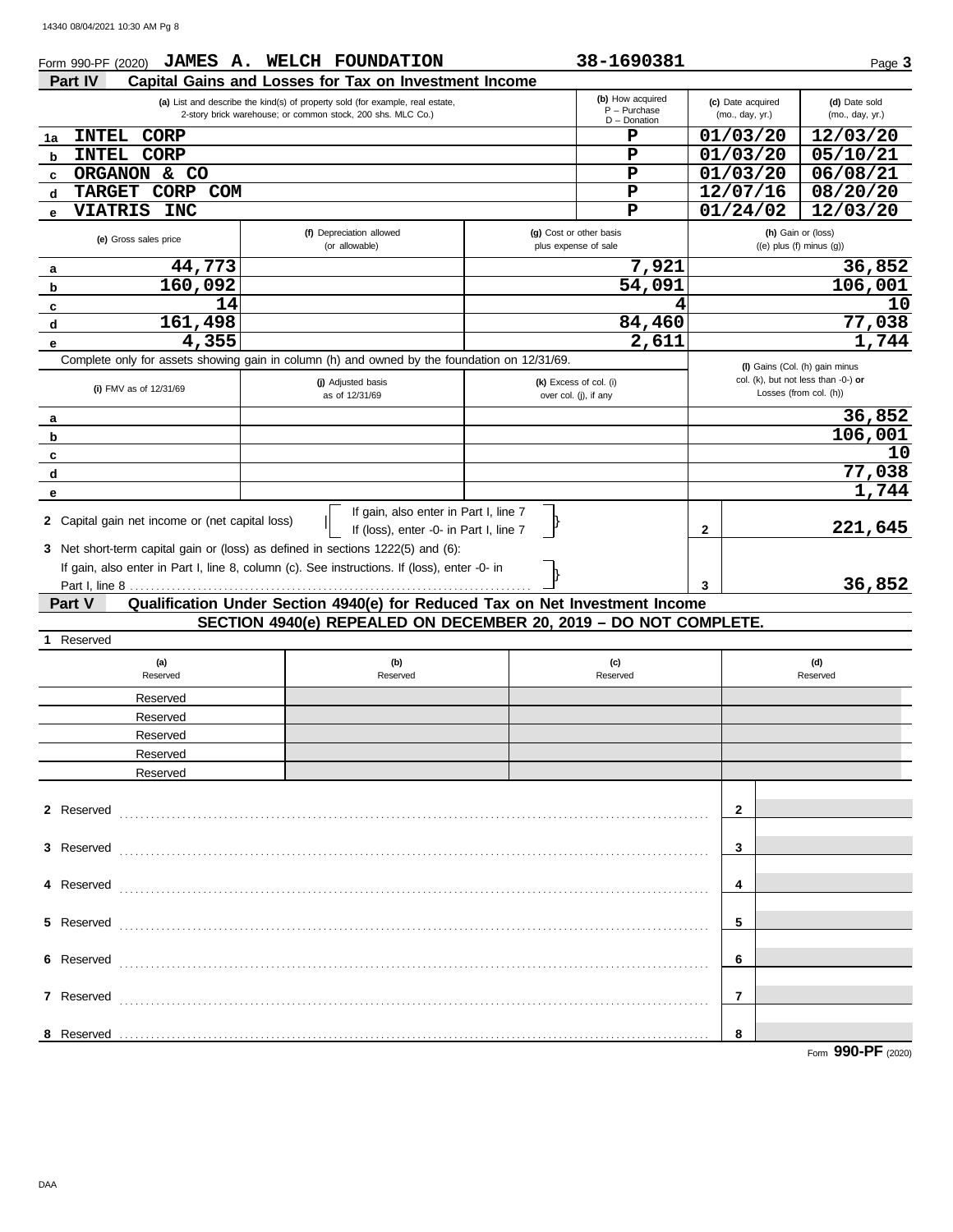14340 08/04/2021 10:30 AM Pg 9

|    | 38-1690381<br>Form 990-PF (2020) JAMES A. WELCH FOUNDATION<br>Excise Tax Based on Investment Income (Section 4940(a), 4940(b), or 4948-see instructions)<br><b>Part VI</b> |                |             | Page 4 |
|----|----------------------------------------------------------------------------------------------------------------------------------------------------------------------------|----------------|-------------|--------|
|    | 1a Exempt operating foundations described in section $4940(d)(2)$ , check here $\mathbf{u}$   and enter "N/A" on line 1.                                                   |                |             |        |
|    |                                                                                                                                                                            |                |             |        |
| b  | 1<br>Reserved                                                                                                                                                              |                |             | 4,355  |
| c  | All other domestic foundations enter 1.39% of line 27b. Exempt foreign organizations, enter 4% of                                                                          |                |             |        |
|    | Part I, line 12, col. (b).                                                                                                                                                 |                |             |        |
| 2  | Tax under section 511 (domestic section 4947(a)(1) trusts and taxable foundations only; others, enter -0-)<br>$\mathbf{2}$                                                 |                |             |        |
| 3  | 3<br>Add lines 1 and 2                                                                                                                                                     |                |             | 4,355  |
| 4  | Subtitle A (income) tax (domestic section 4947(a)(1) trusts and taxable foundations only; others, enter -0-)<br>4                                                          |                |             |        |
| 5  | 5<br>Tax based on investment income. Subtract line 4 from line 3. If zero or less, enter -0-                                                                               |                |             | 4,355  |
| 6  | Credits/Payments:                                                                                                                                                          |                |             |        |
| а  | 4,000<br>6a                                                                                                                                                                |                |             |        |
| b  | 6b                                                                                                                                                                         |                |             |        |
| c  | 6c<br>Tax paid with application for extension of time to file (Form 8868)                                                                                                  |                |             |        |
| d  | 6d<br>Backup withholding erroneously withheld                                                                                                                              |                |             |        |
| 7  | $\overline{7}$                                                                                                                                                             |                |             | 4,000  |
| 8  | Enter any penalty for underpayment of estimated tax. Check here     if Form 2220 is attached<br>8                                                                          |                |             |        |
| 9  | 9<br>Tax due. If the total of lines 5 and 8 is more than line 7, enter amount owed<br>u                                                                                    |                |             | 355    |
| 10 | 10<br>u                                                                                                                                                                    |                |             |        |
| 11 | Enter the amount of line 10 to be: Credited to 2021 estimated tax u<br>Refunded u<br>11                                                                                    |                |             |        |
|    | <b>Statements Regarding Activities</b><br>Part VII-A                                                                                                                       |                |             |        |
| 1a | During the tax year, did the foundation attempt to influence any national, state, or local legislation or did it                                                           |                | Yes         | No     |
|    | participate or intervene in any political campaign?                                                                                                                        | 1a             |             | X      |
| b  | Did it spend more than \$100 during the year (either directly or indirectly) for political purposes? See the                                                               |                |             |        |
|    | instructions for the definition                                                                                                                                            | 1b             |             | x      |
|    | If the answer is "Yes" to 1a or 1b, attach a detailed description of the activities and copies of any materials                                                            |                |             |        |
|    | published or distributed by the foundation in connection with the activities.                                                                                              |                |             |        |
| c  | Did the foundation file Form 1120-POL for this year?                                                                                                                       | 1c             |             | X      |
| d  | Enter the amount (if any) of tax on political expenditures (section 4955) imposed during the year:                                                                         |                |             |        |
|    |                                                                                                                                                                            |                |             |        |
| е  | Enter the reimbursement (if any) paid by the foundation during the year for political expenditure tax imposed                                                              |                |             |        |
|    | on foundation managers. $\mathbf{u}$ \$<br>Has the foundation engaged in any activities that have not previously been reported to the IRS?                                 | $\mathbf{2}$   |             | x      |
| 2  | If "Yes," attach a detailed description of the activities.                                                                                                                 |                |             |        |
| 3  | Has the foundation made any changes, not previously reported to the IRS, in its governing instrument, articles                                                             |                |             |        |
|    | of incorporation, or bylaws, or other similar instruments? If "Yes," attach a conformed copy of the changes                                                                | 3              |             | x      |
| 4a |                                                                                                                                                                            | 4a             |             | X      |
| b  | N/A<br>If "Yes," has it filed a tax return on Form 990-T for this year?                                                                                                    | 4b             |             |        |
| 5  |                                                                                                                                                                            | 5              |             | X      |
|    | If "Yes," attach the statement required by General Instruction T.                                                                                                          |                |             |        |
| 6  | Are the requirements of section 508(e) (relating to sections 4941 through 4945) satisfied either:                                                                          |                |             |        |
|    | • By language in the governing instrument, or                                                                                                                              |                |             |        |
|    | • By state legislation that effectively amends the governing instrument so that no mandatory directions that                                                               |                |             |        |
|    | conflict with the state law remain in the governing instrument?                                                                                                            | 6              | X           |        |
| 7  | Did the foundation have at least \$5,000 in assets at any time during the year? If "Yes," complete Part II, col. (c), and Part XV                                          | $\overline{7}$ | $\mathbf x$ |        |
| 8а | Enter the states to which the foundation reports or with which it is registered. See instructions. <b>u</b><br>МI                                                          |                |             |        |
| b  | If the answer is "Yes" to line 7, has the foundation furnished a copy of Form 990-PF to the Attorney General                                                               |                |             |        |
|    | (or designate) of each state as required by General Instruction G? If "No," attach explanation                                                                             | 8b             | X           |        |
| 9  | Is the foundation claiming status as a private operating foundation within the meaning of section 4942(j)(3) or                                                            |                |             |        |
|    | 4942(j)(5) for calendar year 2020 or the tax year beginning in 2020? See instructions for Part XIV. If "Yes,"                                                              |                |             |        |
|    | complete Part XIV                                                                                                                                                          | 9              |             | X      |
| 10 | Did any persons become substantial contributors during the tax year? If "Yes," attach a schedule listing their                                                             |                |             |        |
|    |                                                                                                                                                                            | 10             |             | X      |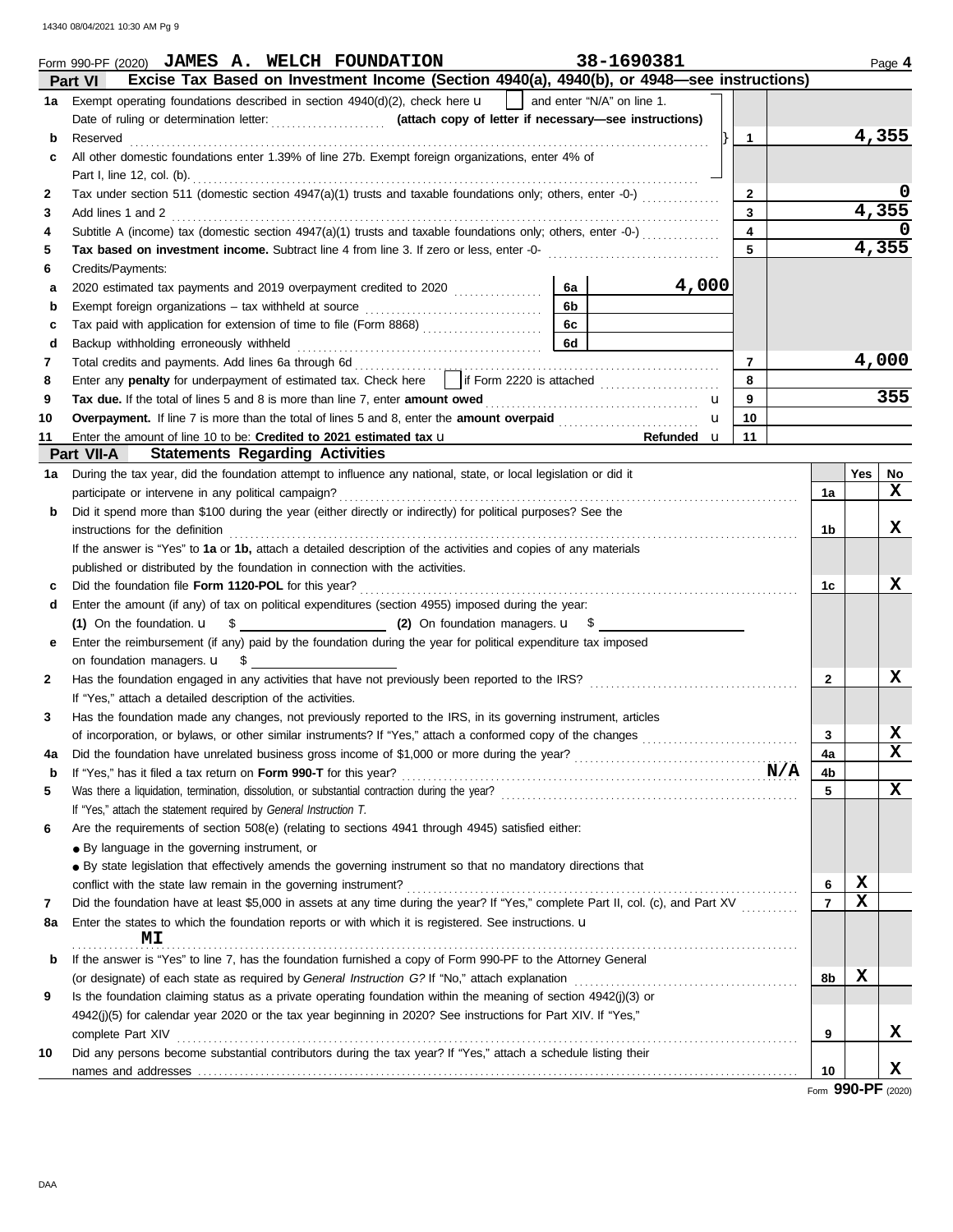14340 08/04/2021 10:30 AM Pg 10

|    | 38-1690381<br>Form 990-PF (2020) JAMES A. WELCH FOUNDATION                                                          |                               |         |             | Page 5       |
|----|---------------------------------------------------------------------------------------------------------------------|-------------------------------|---------|-------------|--------------|
|    | Part VII-A<br><b>Statements Regarding Activities (continued)</b>                                                    |                               |         |             |              |
|    |                                                                                                                     |                               |         | Yes         | No.          |
| 11 | At any time during the year, did the foundation, directly or indirectly, own a controlled entity within the         |                               |         |             |              |
|    |                                                                                                                     |                               | 11      |             | X            |
| 12 | Did the foundation make a distribution to a donor advised fund over which the foundation or a disqualified          |                               |         |             |              |
|    |                                                                                                                     |                               | $12 \,$ |             | X            |
| 13 | Did the foundation comply with the public inspection requirements for its annual returns and exemption application? |                               | 13      | $\mathbf x$ |              |
|    | Website address $\mathbf{u}$ $\mathbf{N}/\mathbf{A}$                                                                |                               |         |             |              |
| 14 | The books are in care of $\bf{u}$ LEWIS & KNOPF, CPAS<br>Telephone no. u 810-238-4617                               |                               |         |             |              |
|    | 5206 GATEWAY CENTRE STE 100                                                                                         |                               |         |             |              |
|    | $M_{\rm H}$ $ZIP+4$ <b>u</b> $48507$<br>Located at <b>U</b> FLINT                                                   |                               |         |             |              |
| 15 |                                                                                                                     |                               |         |             | $\mathbf{u}$ |
|    |                                                                                                                     |                               |         |             |              |
| 16 | At any time during calendar year 2020, did the foundation have an interest in or a signature or other authority     |                               |         | Yes         | No           |
|    |                                                                                                                     |                               | 16      |             | X            |
|    | See the instructions for exceptions and filing requirements for FinCEN Form 114. If "Yes," enter the name of        |                               |         |             |              |
|    | the foreign country $\mathbf u$                                                                                     |                               |         |             |              |
|    | Part VII-B<br>Statements Regarding Activities for Which Form 4720 May Be Required                                   |                               |         |             |              |
|    | File Form 4720 if any item is checked in the "Yes" column, unless an exception applies.                             |                               |         | <b>Yes</b>  | No           |
| 1a | During the year, did the foundation (either directly or indirectly):                                                |                               |         |             |              |
|    | Yes<br>(1) Engage in the sale or exchange, or leasing of property with a disqualified person?                       | $ \mathbf{x} $<br>No          |         |             |              |
|    | (2) Borrow money from, lend money to, or otherwise extend credit to (or accept it from) a                           |                               |         |             |              |
|    | Yes<br>disqualified person?                                                                                         | X<br>No                       |         |             |              |
|    | Yes                                                                                                                 | $\overline{\mathtt{x}}$<br>No |         |             |              |
|    | <b>Yes</b>                                                                                                          | x<br>No                       |         |             |              |
|    | (5) Transfer any income or assets to a disqualified person (or make any of either available for                     |                               |         |             |              |
|    | <b>Yes</b>                                                                                                          | x<br>No                       |         |             |              |
|    | (6) Agree to pay money or property to a government official? (Exception. Check "No" if the                          |                               |         |             |              |
|    | foundation agreed to make a grant to or to employ the official for a period after                                   |                               |         |             |              |
|    | Yes                                                                                                                 | $ \mathbf{x} $<br>No          |         |             |              |
| b  | If any answer is "Yes" to $1a(1)$ –(6), did any of the acts fail to qualify under the exceptions described in       |                               |         |             |              |
|    | Regulations section 53.4941(d)-3 or in a current notice regarding disaster assistance? See instructions             | N/A                           | 1b      |             |              |
|    |                                                                                                                     | $\mathbf{u}$                  |         |             |              |
| c  | Did the foundation engage in a prior year in any of the acts described in 1a, other than excepted acts, that        |                               |         |             |              |
|    |                                                                                                                     | N/A                           | 1c      |             |              |
| 2  | Taxes on failure to distribute income (section 4942) (does not apply for years the foundation was a private         |                               |         |             |              |
|    | operating foundation defined in section 4942(j)(3) or 4942(j)(5)):                                                  |                               |         |             |              |
| a  | At the end of tax year 2020, did the foundation have any undistributed income (Part XIII, lines                     |                               |         |             |              |
|    | Yes<br>6d and 6e) for tax year(s) beginning before 2020?                                                            | $ \mathbf{x} $<br>No          |         |             |              |
|    | If "Yes," list the years $\mathbf{u} = 20$ , , 20 , , 20 , , 20                                                     |                               |         |             |              |
| b  | Are there any years listed in 2a for which the foundation is not applying the provisions of section 4942(a)(2)      |                               |         |             |              |
|    | (relating to incorrect valuation of assets) to the year's undistributed income? (If applying section 4942(a)(2) to  |                               |         |             |              |
|    |                                                                                                                     | N/A                           | 2b      |             |              |
| c  | If the provisions of section 4942(a)(2) are being applied to any of the years listed in 2a, list the years here.    |                               |         |             |              |
|    | <b>u</b> 20 , 20 , 20 , 20                                                                                          |                               |         |             |              |
| За | Did the foundation hold more than a 2% direct or indirect interest in any business enterprise                       |                               |         |             |              |
|    | Yes<br>at any time during the year?                                                                                 | $ \mathbf{x} $<br>No          |         |             |              |
| b  | If "Yes," did it have excess business holdings in 2020 as a result of (1) any purchase by the foundation or         |                               |         |             |              |
|    | disqualified persons after May 26, 1969; (2) the lapse of the 5-year period (or longer period approved by the       |                               |         |             |              |
|    | Commissioner under section $4943(c)(7)$ ) to dispose of holdings acquired by gift or bequest; or (3) the lapse of   |                               |         |             |              |
|    | the 10-, 15-, or 20-year first phase holding period? (Use Form 4720, Schedule C, to determine if the                |                               |         |             |              |
|    | foundation had excess business holdings in 2020.)                                                                   | N/A                           | 3b      |             |              |
| 4a |                                                                                                                     |                               | 4a      |             | $\mathbf x$  |
| b  | Did the foundation make any investment in a prior year (but after December 31, 1969) that could jeopardize its      |                               |         |             |              |
|    | charitable purpose that had not been removed from jeopardy before the first day of the tax year beginning in 2020?  |                               | 4b      |             | X            |

Form **990-PF** (2020)

DAA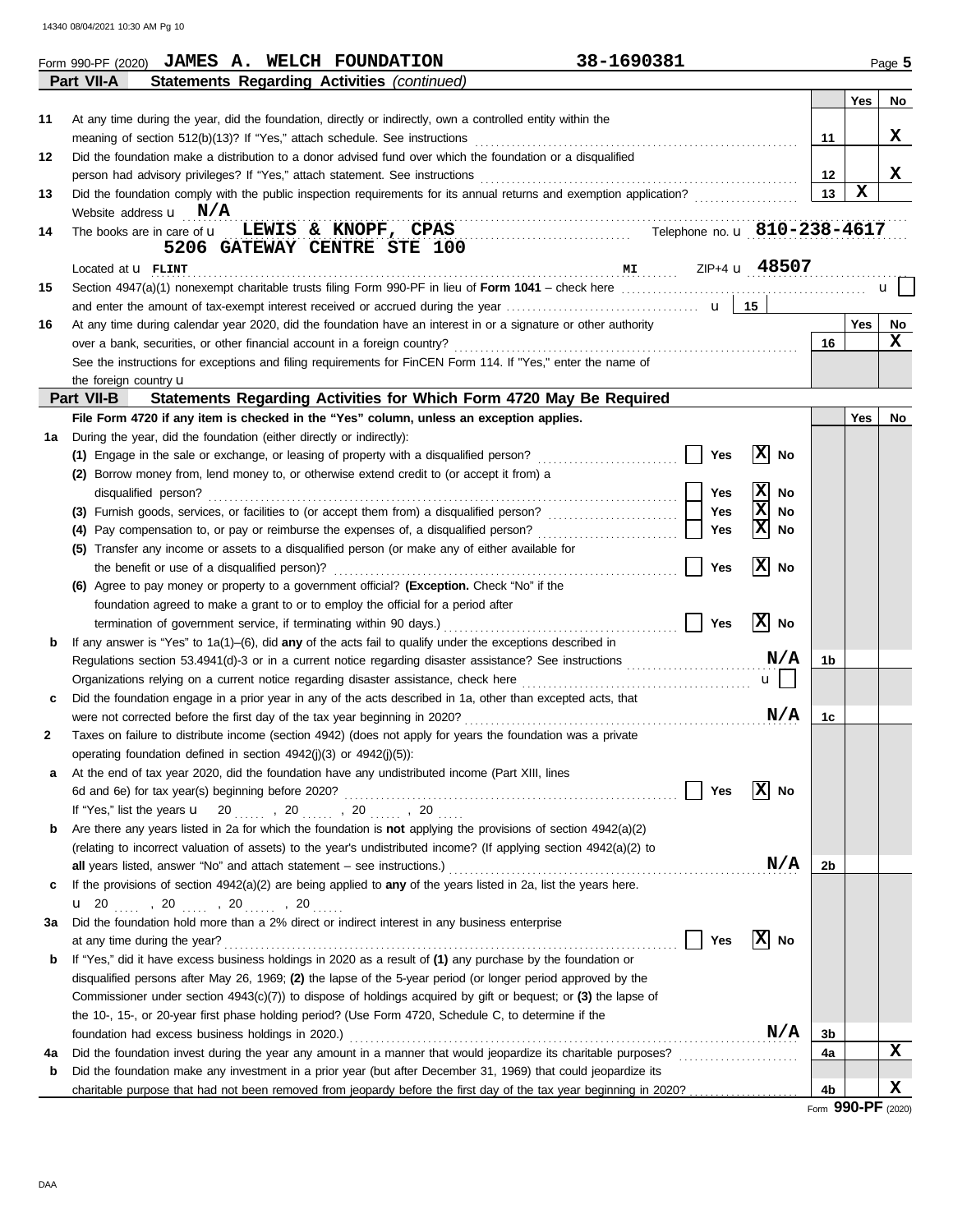|    | <b>JAMES A. WELCH FOUNDATION</b><br>Form 990-PF (2020)                                                                 | 38-1690381 |            |                      |                |            | Page 6 |
|----|------------------------------------------------------------------------------------------------------------------------|------------|------------|----------------------|----------------|------------|--------|
|    | Statements Regarding Activities for Which Form 4720 May Be Required (continued)<br>Part VII-B                          |            |            |                      |                |            |        |
| 5а | During the year did the foundation pay or incur any amount to:                                                         |            |            |                      |                | <b>Yes</b> | No     |
|    | (1) Carry on propaganda, or otherwise attempt to influence legislation (section 4945(e))?                              |            | <b>Yes</b> | x <br>No             |                |            |        |
|    | Influence the outcome of any specific public election (see section 4955); or to carry on,<br>(2)                       |            |            |                      |                |            |        |
|    | directly or indirectly, any voter registration drive?                                                                  |            | <b>Yes</b> | x<br>No              |                |            |        |
|    | (3)                                                                                                                    |            | <b>Yes</b> | x<br>No              |                |            |        |
|    | Provide a grant to an organization other than a charitable, etc., organization described in<br>(4)                     |            |            |                      |                |            |        |
|    | section 4945(d)(4)(A)? See instructions                                                                                |            | Yes        | $ \mathbf{x} $<br>No |                |            |        |
|    | (5) Provide for any purpose other than religious, charitable, scientific, literary, or educational                     |            |            |                      |                |            |        |
|    | purposes, or for the prevention of cruelty to children or animals?                                                     |            | Yes        | x <br>No             |                |            |        |
| b  | If any answer is "Yes" to $5a(1)$ - $(5)$ , did any of the transactions fail to qualify under the exceptions described |            |            |                      |                |            |        |
|    |                                                                                                                        |            |            | N/A                  | 5 <sub>b</sub> |            |        |
|    | Organizations relying on a current notice regarding disaster assistance, check here                                    |            |            | $\mathbf{u}$         |                |            |        |
| c  | If the answer is "Yes" to question 5a(4), does the foundation claim exemption from the tax                             |            |            |                      |                |            |        |
|    | because it maintained expenditure responsibility for the grant?                                                        | $N/A$      | <b>Yes</b> | No                   |                |            |        |
|    | If "Yes," attach the statement required by Regulations section 53.4945–5(d).                                           |            |            |                      |                |            |        |
| 6a | Did the foundation, during the year, receive any funds, directly or indirectly, to pay premiums                        |            |            |                      |                |            |        |
|    | on a personal benefit contract?                                                                                        |            | Yes        | x <br>No             |                |            |        |
| b  | Did the foundation, during the year, pay premiums, directly or indirectly, on a personal benefit contract?             |            |            |                      | 6b             |            | x      |
|    | If "Yes" to 6b, file Form 8870.                                                                                        |            |            |                      |                |            |        |
| 7a | At any time during the tax year, was the foundation a party to a prohibited tax shelter transaction?                   |            | Yes        | X  No                |                |            |        |
| b  |                                                                                                                        |            |            | N/A                  | 7b             |            |        |
| 8  | Is the foundation subject to the section 4960 tax on payment(s) of more than \$1,000,000 in                            |            |            |                      |                |            |        |
|    |                                                                                                                        |            | Yes        | x <br>No             |                |            |        |
|    | Information About Officers, Directors, Trustees, Foundation Managers, Highly Paid Employees,<br><b>Part VIII</b>       |            |            |                      |                |            |        |
|    | and Contractors                                                                                                        |            |            |                      |                |            |        |

|  |  |  |  |  | 1 List all officers, directors, trustees, and foundation managers and their compensation. See instructions. |  |  |
|--|--|--|--|--|-------------------------------------------------------------------------------------------------------------|--|--|
|--|--|--|--|--|-------------------------------------------------------------------------------------------------------------|--|--|

| (a) Name and address | (b) Title, and average<br>hours per week<br>devoted to position | (c) Compensation<br>(If not paid,<br>enter -0-) | (d) Contributions to<br>employee benefit<br>plans and deferred<br>compensation | (e) Expense account,<br>other allowances |
|----------------------|-----------------------------------------------------------------|-------------------------------------------------|--------------------------------------------------------------------------------|------------------------------------------|
| SEE STATEMENT 6      |                                                                 |                                                 |                                                                                |                                          |
|                      |                                                                 |                                                 |                                                                                |                                          |
|                      |                                                                 |                                                 |                                                                                |                                          |
|                      |                                                                 |                                                 |                                                                                |                                          |

#### **2 Compensation of five highest-paid employees (other than those included on line 1 – see instructions). If none, enter "NONE."**

| (a) Name and address of each employee paid more than \$50,000 | (b) Title, and average<br>hours per week<br>devoted to position | (c) Compensation | (d) Contributions to<br>employee benefit<br>plans and deferred<br>compensation | (e) Expense account,<br>other allowances |
|---------------------------------------------------------------|-----------------------------------------------------------------|------------------|--------------------------------------------------------------------------------|------------------------------------------|
| <b>NONE</b>                                                   |                                                                 |                  |                                                                                |                                          |
|                                                               |                                                                 |                  |                                                                                |                                          |
|                                                               |                                                                 |                  |                                                                                |                                          |
|                                                               |                                                                 |                  |                                                                                |                                          |
|                                                               |                                                                 |                  |                                                                                |                                          |
| Total number of other employees paid over \$50,000            |                                                                 |                  |                                                                                | O                                        |
|                                                               |                                                                 |                  |                                                                                | $F_{\text{com}}$ QQO_DE $(2000)$         |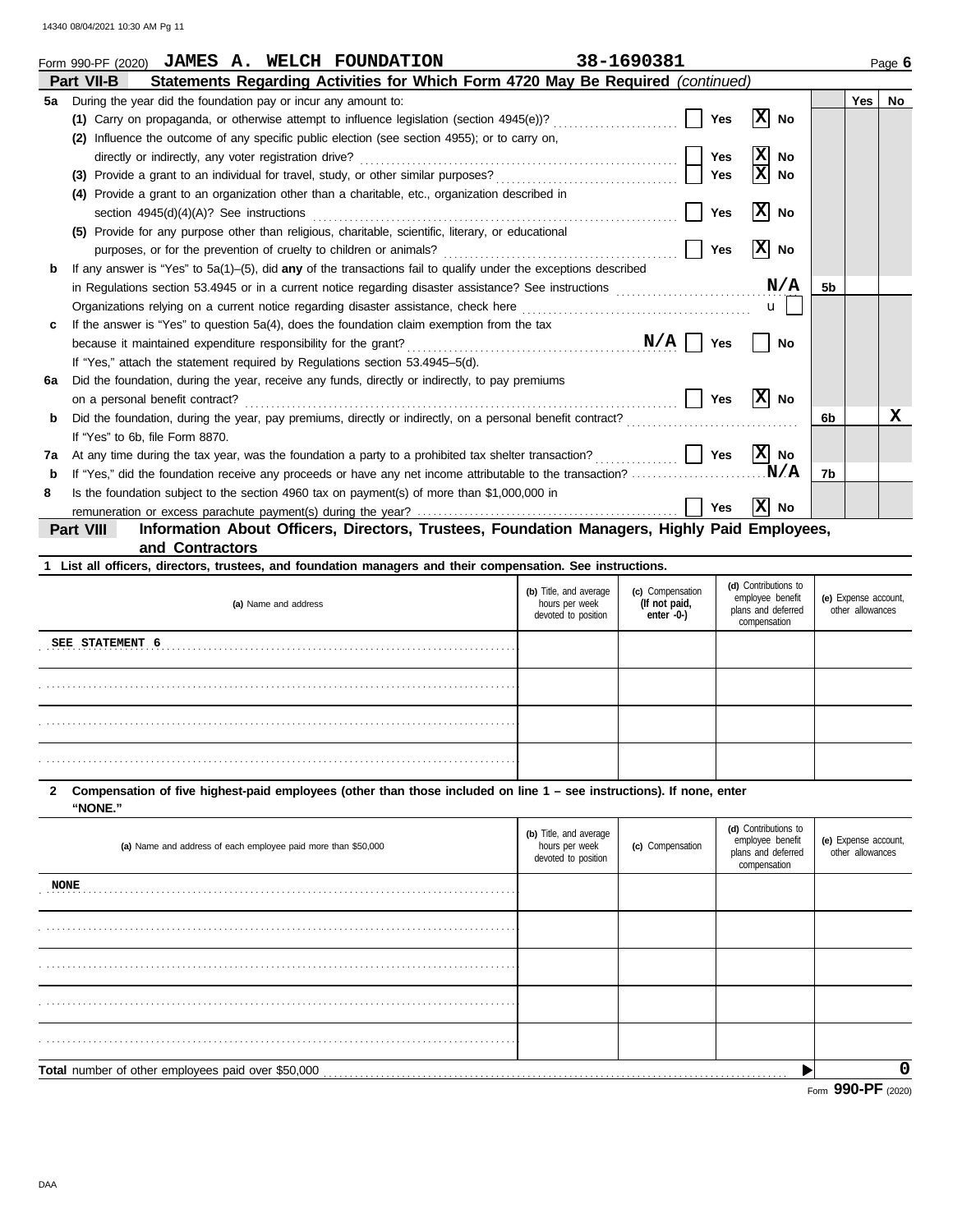|                                     | 38-1690381<br>Form 990-PF (2020) JAMES A. WELCH FOUNDATION                                                                                                                                                                                                |                     | Page 7             |
|-------------------------------------|-----------------------------------------------------------------------------------------------------------------------------------------------------------------------------------------------------------------------------------------------------------|---------------------|--------------------|
| <b>Part VIII</b>                    | Information About Officers, Directors, Trustees, Foundation Managers, Highly Paid Employees,<br>and Contractors (continued)                                                                                                                               |                     |                    |
| 3                                   | Five highest-paid independent contractors for professional services. See instructions. If none, enter "NONE."                                                                                                                                             |                     |                    |
|                                     | (a) Name and address of each person paid more than \$50,000                                                                                                                                                                                               | (b) Type of service | (c) Compensation   |
| <b>NONE</b>                         |                                                                                                                                                                                                                                                           |                     |                    |
|                                     |                                                                                                                                                                                                                                                           |                     |                    |
|                                     |                                                                                                                                                                                                                                                           |                     |                    |
|                                     |                                                                                                                                                                                                                                                           |                     |                    |
|                                     |                                                                                                                                                                                                                                                           |                     |                    |
|                                     | Total number of others receiving over \$50,000 for professional services                                                                                                                                                                                  |                     | u                  |
| Part IX-A                           | <b>Summary of Direct Charitable Activities</b>                                                                                                                                                                                                            |                     |                    |
|                                     | List the foundation's four largest direct charitable activities during the tax year. Include relevant statistical information such as the number of<br>organizations and other beneficiaries served, conferences convened, research papers produced, etc. |                     | Expenses           |
| 1 N/A                               |                                                                                                                                                                                                                                                           |                     |                    |
|                                     |                                                                                                                                                                                                                                                           |                     |                    |
| 2                                   |                                                                                                                                                                                                                                                           |                     |                    |
|                                     |                                                                                                                                                                                                                                                           |                     |                    |
| 3                                   |                                                                                                                                                                                                                                                           |                     |                    |
|                                     |                                                                                                                                                                                                                                                           |                     |                    |
|                                     |                                                                                                                                                                                                                                                           |                     |                    |
| Part IX-B                           |                                                                                                                                                                                                                                                           |                     |                    |
|                                     | Summary of Program-Related Investments (see instructions)<br>Describe the two largest program-related investments made by the foundation during the tax year on lines 1 and 2.                                                                            |                     | Amount             |
| 1 N/A                               |                                                                                                                                                                                                                                                           |                     |                    |
|                                     |                                                                                                                                                                                                                                                           |                     |                    |
| 2                                   |                                                                                                                                                                                                                                                           |                     |                    |
|                                     |                                                                                                                                                                                                                                                           |                     |                    |
|                                     | All other program-related investments. See instructions.                                                                                                                                                                                                  |                     |                    |
| 3                                   |                                                                                                                                                                                                                                                           |                     |                    |
|                                     |                                                                                                                                                                                                                                                           |                     |                    |
| <b>Total.</b> Add lines 1 through 3 |                                                                                                                                                                                                                                                           |                     |                    |
|                                     |                                                                                                                                                                                                                                                           |                     | Form 990-PF (2020) |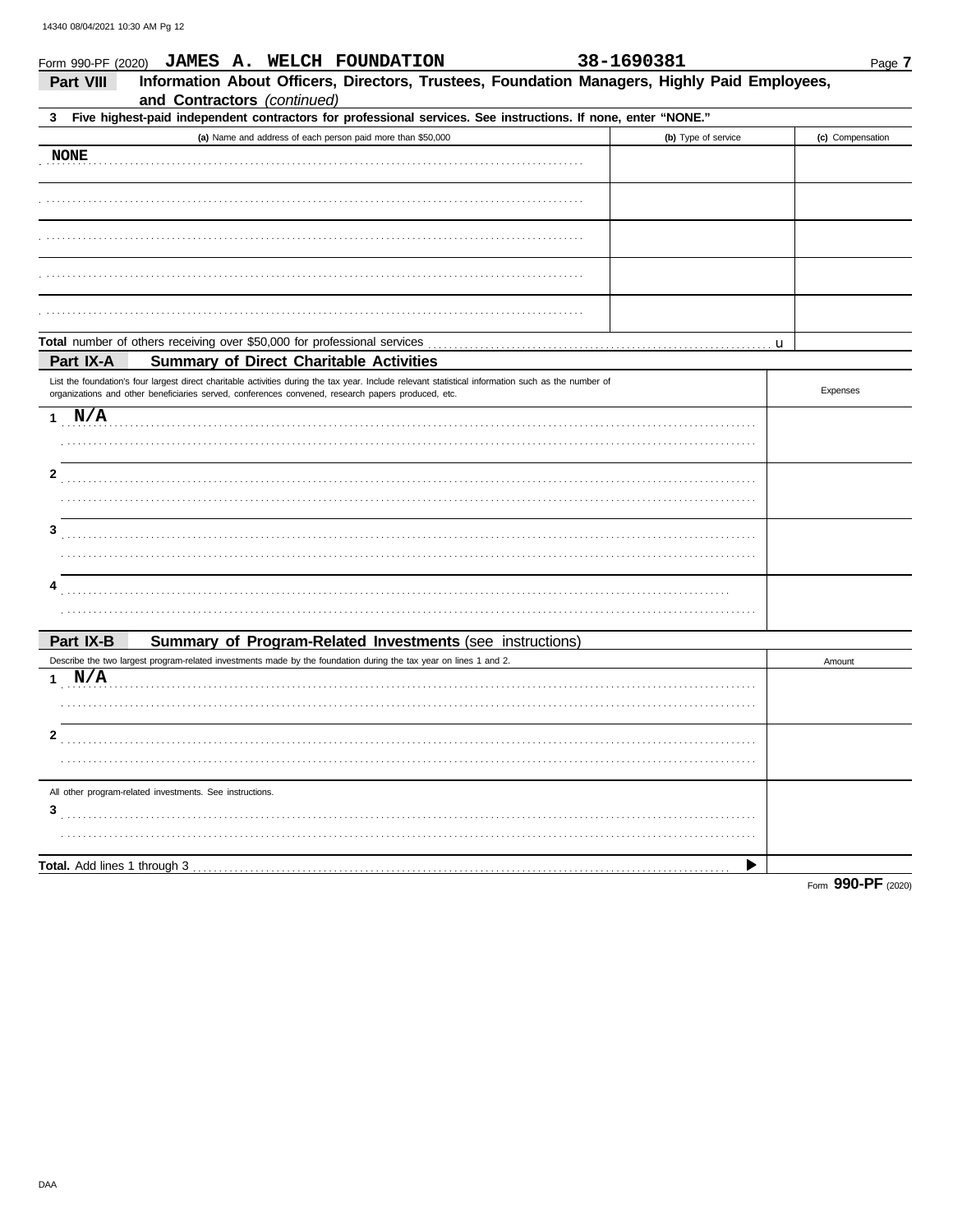|    | Form 990-PF (2020) JAMES A. WELCH FOUNDATION                                                                                                                                                                                                                                                                                                                                                                                                                                                                                                                     | 38-1690381 |       |                | Page 8                  |
|----|------------------------------------------------------------------------------------------------------------------------------------------------------------------------------------------------------------------------------------------------------------------------------------------------------------------------------------------------------------------------------------------------------------------------------------------------------------------------------------------------------------------------------------------------------------------|------------|-------|----------------|-------------------------|
|    | Minimum Investment Return (All domestic foundations must complete this part. Foreign foundations,<br>Part X                                                                                                                                                                                                                                                                                                                                                                                                                                                      |            |       |                |                         |
|    | see instructions.)                                                                                                                                                                                                                                                                                                                                                                                                                                                                                                                                               |            |       |                |                         |
| 1  | Fair market value of assets not used (or held for use) directly in carrying out charitable, etc.,                                                                                                                                                                                                                                                                                                                                                                                                                                                                |            |       |                |                         |
|    | purposes:                                                                                                                                                                                                                                                                                                                                                                                                                                                                                                                                                        |            |       |                |                         |
| a  |                                                                                                                                                                                                                                                                                                                                                                                                                                                                                                                                                                  |            |       | 1a             | 2,990,788               |
| b  | Average of monthly cash balances <b>constructs</b> and a series of monthly cash balances <b>constructs</b> and a series of monthly cash balances                                                                                                                                                                                                                                                                                                                                                                                                                 |            |       | 1 <sub>b</sub> | 46,558                  |
| c  |                                                                                                                                                                                                                                                                                                                                                                                                                                                                                                                                                                  |            |       | 1 <sub>c</sub> |                         |
| d  |                                                                                                                                                                                                                                                                                                                                                                                                                                                                                                                                                                  |            |       | 1d             | 3,037,346               |
| е  | Reduction claimed for blockage or other factors reported on lines 1a and                                                                                                                                                                                                                                                                                                                                                                                                                                                                                         |            |       |                |                         |
|    |                                                                                                                                                                                                                                                                                                                                                                                                                                                                                                                                                                  |            | 0     |                |                         |
| 2  |                                                                                                                                                                                                                                                                                                                                                                                                                                                                                                                                                                  |            |       | $\mathbf{2}$   |                         |
| 3  |                                                                                                                                                                                                                                                                                                                                                                                                                                                                                                                                                                  |            |       | 3              | 3,037,346               |
| 4  | Cash deemed held for charitable activities. Enter 11/2% of line 3 (for greater amount, see                                                                                                                                                                                                                                                                                                                                                                                                                                                                       |            |       |                |                         |
|    | $instructions) \label{eq:instructor} \begin{minipage}{0.5\textwidth} \centering \begin{minipage}{0.5\textwidth} \centering \end{minipage} \begin{minipage}{0.5\textwidth} \centering \end{minipage} \begin{minipage}{0.5\textwidth} \centering \end{minipage} \begin{minipage}{0.5\textwidth} \centering \end{minipage} \begin{minipage}{0.5\textwidth} \centering \end{minipage} \begin{minipage}{0.5\textwidth} \centering \end{minipage} \begin{minipage}{0.5\textwidth} \centering \end{minipage} \begin{minipage}{0.5\textwidth} \centering \end{minipage}$ |            |       | 4              | 45,560                  |
| 5  | Net value of noncharitable-use assets. Subtract line 4 from line 3. Enter here and on Part V, line 4                                                                                                                                                                                                                                                                                                                                                                                                                                                             |            |       | 5              | 2,991,786               |
| 6  |                                                                                                                                                                                                                                                                                                                                                                                                                                                                                                                                                                  |            |       | 6              | 149,589                 |
|    | Distributable Amount (see instructions) (Section 4942(j)(3) and (j)(5) private operating foundations<br>Part XI                                                                                                                                                                                                                                                                                                                                                                                                                                                  |            |       |                |                         |
|    | and certain foreign organizations, check here $\mathbf{u}$   and do not complete this part.)                                                                                                                                                                                                                                                                                                                                                                                                                                                                     |            |       |                |                         |
| 1  |                                                                                                                                                                                                                                                                                                                                                                                                                                                                                                                                                                  |            |       | $\mathbf{1}$   | 149,589                 |
| 2a | Tax on investment income for 2020 from Part VI, line 5                                                                                                                                                                                                                                                                                                                                                                                                                                                                                                           |            | 4,355 |                |                         |
| b  | Income tax for 2020. (This does not include the tax from Part VI.) [2b ]                                                                                                                                                                                                                                                                                                                                                                                                                                                                                         |            |       |                |                         |
| c  |                                                                                                                                                                                                                                                                                                                                                                                                                                                                                                                                                                  |            |       | 2c             | $\frac{4,355}{145,234}$ |
| 3  |                                                                                                                                                                                                                                                                                                                                                                                                                                                                                                                                                                  |            |       | 3              |                         |
| 4  |                                                                                                                                                                                                                                                                                                                                                                                                                                                                                                                                                                  |            |       | 4              |                         |
| 5  | Add lines 3 and 4 <b>matures</b> 3 and 4                                                                                                                                                                                                                                                                                                                                                                                                                                                                                                                         |            |       | 5              | 145,234                 |
| 6  |                                                                                                                                                                                                                                                                                                                                                                                                                                                                                                                                                                  |            |       | 6              |                         |
| 7  | Distributable amount as adjusted. Subtract line 6 from line 5. Enter here and on Part XIII,                                                                                                                                                                                                                                                                                                                                                                                                                                                                      |            |       |                |                         |
|    |                                                                                                                                                                                                                                                                                                                                                                                                                                                                                                                                                                  |            |       | $\overline{7}$ | 145,234                 |
|    | <b>Qualifying Distributions (see instructions)</b><br>Part XII                                                                                                                                                                                                                                                                                                                                                                                                                                                                                                   |            |       |                |                         |
| 1  | Amounts paid (including administrative expenses) to accomplish charitable, etc., purposes:                                                                                                                                                                                                                                                                                                                                                                                                                                                                       |            |       |                |                         |
| a  |                                                                                                                                                                                                                                                                                                                                                                                                                                                                                                                                                                  |            |       | 1a             | 134,063                 |
| b  |                                                                                                                                                                                                                                                                                                                                                                                                                                                                                                                                                                  |            |       | 1 <sub>b</sub> |                         |
| 2  | Amounts paid to acquire assets used (or held for use) directly in carrying out charitable, etc.,                                                                                                                                                                                                                                                                                                                                                                                                                                                                 |            |       |                |                         |
|    | purposes <b>construction in the construction of the construction of the construction of the construction</b>                                                                                                                                                                                                                                                                                                                                                                                                                                                     |            |       | $\mathbf{2}$   |                         |
| 3  | Amounts set aside for specific charitable projects that satisfy the:                                                                                                                                                                                                                                                                                                                                                                                                                                                                                             |            |       |                |                         |
| a  |                                                                                                                                                                                                                                                                                                                                                                                                                                                                                                                                                                  |            |       | За             |                         |
| b  | Cash distribution test (attach the required schedule)                                                                                                                                                                                                                                                                                                                                                                                                                                                                                                            |            |       | 3b             |                         |
| 4  |                                                                                                                                                                                                                                                                                                                                                                                                                                                                                                                                                                  |            |       | 4              | 134,063                 |
| 5  | Foundations that qualify under section 4940(e) for the reduced rate of tax on net investment income.                                                                                                                                                                                                                                                                                                                                                                                                                                                             |            |       |                |                         |
|    | Enter 1% of Part I, line 27b. See instructions                                                                                                                                                                                                                                                                                                                                                                                                                                                                                                                   |            |       | 5              |                         |
| 6  |                                                                                                                                                                                                                                                                                                                                                                                                                                                                                                                                                                  |            |       | 6              | 134,063                 |
|    | Note: The amount on line 6 will be used in Part V, column (b), in subsequent years when calculating whether the foundation                                                                                                                                                                                                                                                                                                                                                                                                                                       |            |       |                |                         |
|    | qualifies for the section 4940(e) reduction of tax in those years.                                                                                                                                                                                                                                                                                                                                                                                                                                                                                               |            |       |                |                         |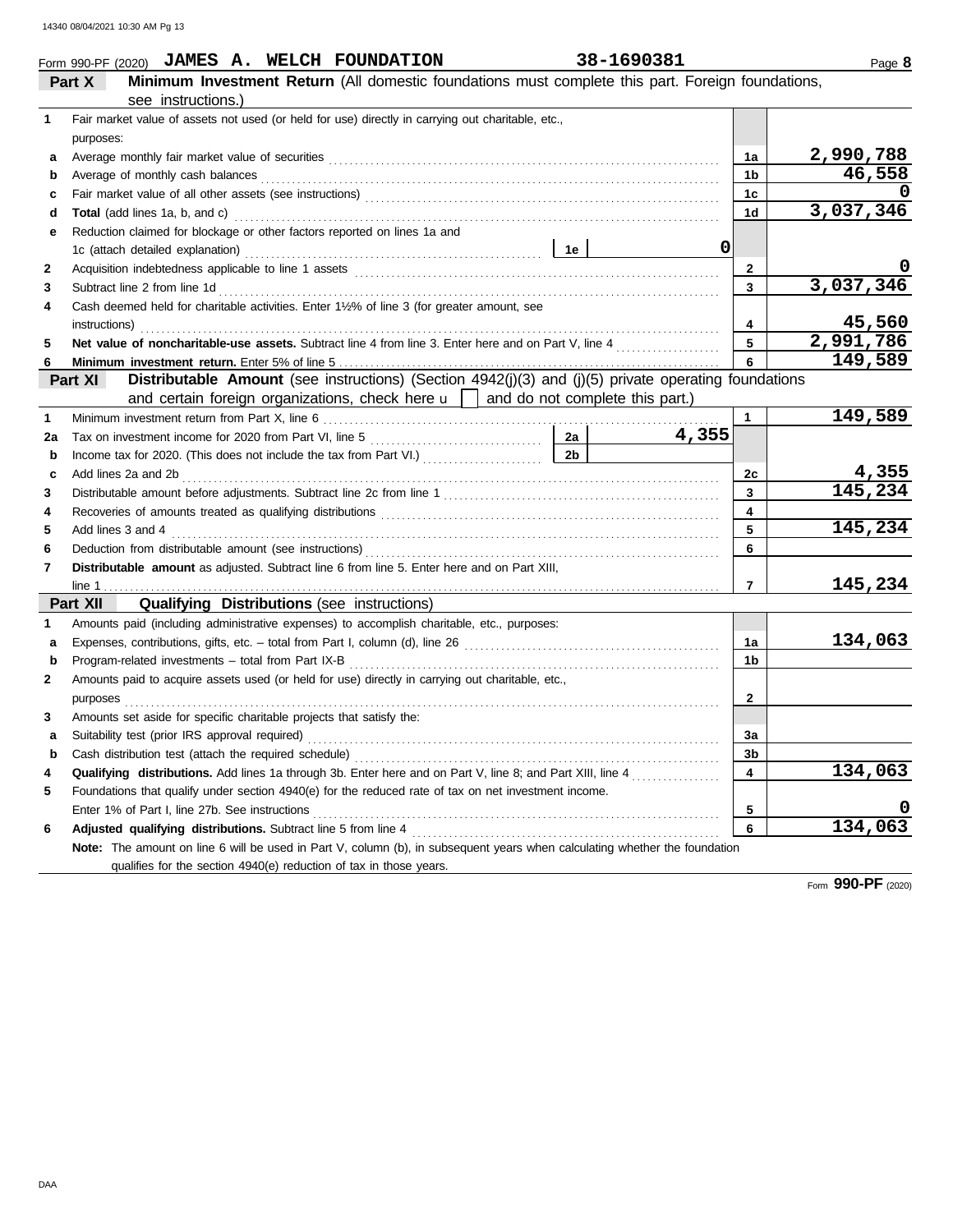### Form 990-PF (2020) **JAMES A. WELCH FOUNDATION 38-1690381**

| 38-1690381 |  |  |
|------------|--|--|
|------------|--|--|

|    | Part XIII<br>Undistributed Income (see instructions)                                                             |        |                     |         |         |
|----|------------------------------------------------------------------------------------------------------------------|--------|---------------------|---------|---------|
|    |                                                                                                                  | (a)    | (b)                 | (c)     | (d)     |
| 1  | Distributable amount for 2020 from Part XI,                                                                      | Corpus | Years prior to 2019 | 2019    | 2020    |
|    | line 7                                                                                                           |        |                     |         | 145,234 |
| 2  | Undistributed income, if any, as of the end of 2020:                                                             |        |                     |         |         |
| a  |                                                                                                                  |        |                     | 131,304 |         |
| b  | Total for prior years: 20 ______ , 20 _____ , 20 _____                                                           |        |                     |         |         |
| 3  | Excess distributions carryover, if any, to 2020:                                                                 |        |                     |         |         |
| a  |                                                                                                                  |        |                     |         |         |
| b  |                                                                                                                  |        |                     |         |         |
|    |                                                                                                                  |        |                     |         |         |
|    |                                                                                                                  |        |                     |         |         |
|    |                                                                                                                  |        |                     |         |         |
| f  |                                                                                                                  |        |                     |         |         |
| 4  | Qualifying distributions for 2020 from Part XII,                                                                 |        |                     |         |         |
|    | line 4: $u$ \$ 134,063                                                                                           |        |                     |         |         |
| a  | Applied to 2019, but not more than line 2a                                                                       |        |                     | 131,304 |         |
| b  | Applied to undistributed income of prior years                                                                   |        |                     |         |         |
|    | (Election required - see instructions)                                                                           |        |                     |         |         |
|    | c Treated as distributions out of corpus (Election                                                               |        |                     |         |         |
|    |                                                                                                                  |        |                     |         |         |
|    |                                                                                                                  |        |                     |         | 2,759   |
| е  | Remaining amount distributed out of corpus [11] [11] Remaining amount distributed out of corpus [11] Among Seman |        |                     |         |         |
| 5  | Excess distributions carryover applied to 2020                                                                   |        |                     |         |         |
|    | (If an amount appears in column (d), the same                                                                    |        |                     |         |         |
|    |                                                                                                                  |        |                     |         |         |
| 6  | Enter the net total of each column as                                                                            |        |                     |         |         |
|    | indicated below:                                                                                                 |        |                     |         |         |
| а  | Corpus. Add lines 3f, 4c, and 4e. Subtract line 5                                                                |        |                     |         |         |
| b  | Prior years' undistributed income. Subtract                                                                      |        |                     |         |         |
|    | line 4b from line 2b                                                                                             |        |                     |         |         |
| c  | Enter the amount of prior years' undistributed                                                                   |        |                     |         |         |
|    | income for which a notice of deficiency has                                                                      |        |                     |         |         |
|    | been issued, or on which the section 4942(a)                                                                     |        |                     |         |         |
|    | tax has been previously assessed                                                                                 |        |                     |         |         |
|    | Subtract line 6c from line 6b. Taxable                                                                           |        |                     |         |         |
|    |                                                                                                                  |        |                     |         |         |
|    | e Undistributed income for 2019. Subtract line                                                                   |        |                     |         |         |
|    | 4a from line 2a. Taxable amount - see                                                                            |        |                     |         |         |
|    | instructions                                                                                                     |        |                     |         |         |
| f  | Undistributed income for 2020. Subtract lines                                                                    |        |                     |         |         |
|    | 4d and 5 from line 1. This amount must be                                                                        |        |                     |         |         |
|    | distributed in 2021                                                                                              |        |                     |         | 142,475 |
| 7  | Amounts treated as distributions out of corpus                                                                   |        |                     |         |         |
|    | to satisfy requirements imposed by section                                                                       |        |                     |         |         |
|    | $170(b)(1)(F)$ or $4942(g)(3)$ (Election may be                                                                  |        |                     |         |         |
|    |                                                                                                                  |        |                     |         |         |
| 8  | Excess distributions carryover from 2015 not                                                                     |        |                     |         |         |
|    | applied on line 5 or line 7 (see instructions)                                                                   |        |                     |         |         |
| 9  | Excess distributions carryover to 2021.                                                                          |        |                     |         |         |
|    |                                                                                                                  |        |                     |         |         |
| 10 | Analysis of line 9:                                                                                              |        |                     |         |         |
| а  | Excess from 2016 $\ldots$                                                                                        |        |                     |         |         |
| b  | Excess from 2017                                                                                                 |        |                     |         |         |
| c  |                                                                                                                  |        |                     |         |         |
| d  | Excess from 2019 $\ldots$                                                                                        |        |                     |         |         |
| е  |                                                                                                                  |        |                     |         |         |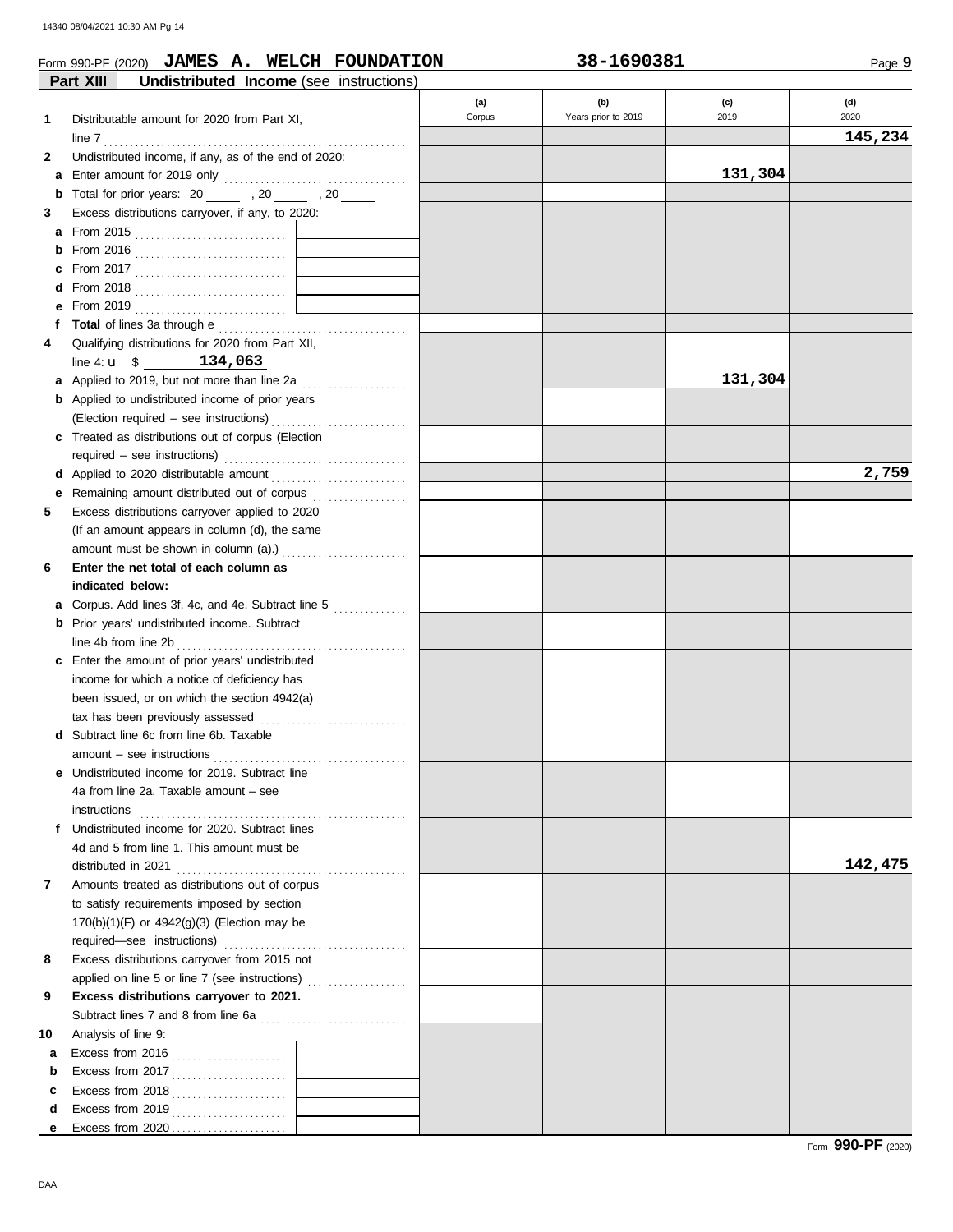|    | 14340 08/04/2021 10:30 AM Pg 15                                                                                                      |          |          |               |               |            |
|----|--------------------------------------------------------------------------------------------------------------------------------------|----------|----------|---------------|---------------|------------|
|    | Form 990-PF (2020) JAMES A. WELCH FOUNDATION                                                                                         |          |          | 38-1690381    |               | Page 10    |
|    | Part XIV<br>Private Operating Foundations (see instructions and Part VII-A, question 9)                                              |          |          |               |               |            |
|    | 1a If the foundation has received a ruling or determination letter that it is a private operating                                    |          |          |               |               |            |
|    | foundation, and the ruling is effective for 2020, enter the date of the ruling                                                       |          |          | u             |               |            |
| b  | Check box to indicate whether the foundation is a private operating foundation described in section                                  |          |          |               | 4942(j)(3) or | 4942(i)(5) |
| 2a | Enter the lesser of the adjusted net                                                                                                 | Tax year |          | Prior 3 years |               | (e) Total  |
|    | income from Part I or the minimum                                                                                                    | (a) 2020 | (b) 2019 | $(c)$ 2018    | $(d)$ 2017    |            |
|    | investment return from Part X for                                                                                                    |          |          |               |               |            |
|    | each year listed                                                                                                                     |          |          |               |               |            |
| b  | 85% of line 2a                                                                                                                       |          |          |               |               |            |
| c  | Qualifying distributions from Part XII,                                                                                              |          |          |               |               |            |
|    | line 4, for each year listed                                                                                                         |          |          |               |               |            |
| d  | Amounts included in line 2c not used directly                                                                                        |          |          |               |               |            |
|    | for active conduct of exempt activities                                                                                              |          |          |               |               |            |
| е  | Qualifying distributions made directly                                                                                               |          |          |               |               |            |
|    | for active conduct of exempt activities.                                                                                             |          |          |               |               |            |
|    | Subtract line 2d from line 2c                                                                                                        |          |          |               |               |            |
| 3  | Complete 3a, b, or c for the                                                                                                         |          |          |               |               |            |
|    | alternative test relied upon:                                                                                                        |          |          |               |               |            |
| а  | "Assets" alternative test - enter:                                                                                                   |          |          |               |               |            |
|    | (1) Value of all assets                                                                                                              |          |          |               |               |            |
|    | (2) Value of assets qualifying under                                                                                                 |          |          |               |               |            |
|    | section 4942(j)(3)(B)(i)                                                                                                             |          |          |               |               |            |
| b  | "Endowment" alternative test - enter 2/3                                                                                             |          |          |               |               |            |
|    | of minimum investment return shown in                                                                                                |          |          |               |               |            |
|    | Part X, line 6, for each year listed                                                                                                 |          |          |               |               |            |
| c  | "Support" alternative test - enter:                                                                                                  |          |          |               |               |            |
|    | (1) Total support other than gross                                                                                                   |          |          |               |               |            |
|    | investment income (interest,<br>dividends, rents, payments on                                                                        |          |          |               |               |            |
|    | securities loans (section                                                                                                            |          |          |               |               |            |
|    | $512(a)(5)$ , or royalties)<br>.                                                                                                     |          |          |               |               |            |
|    | (2) Support from general public                                                                                                      |          |          |               |               |            |
|    | and 5 or more exempt                                                                                                                 |          |          |               |               |            |
|    | organizations as provided in                                                                                                         |          |          |               |               |            |
|    | section 4942(j)(3)(B)(iii)                                                                                                           |          |          |               |               |            |
|    | (3) Largest amount of support from                                                                                                   |          |          |               |               |            |
|    | an exempt organization                                                                                                               |          |          |               |               |            |
|    | (4) Gross investment income<br>Supplementary Information (Complete this part only if the foundation had \$5,000 or more in assets at |          |          |               |               |            |
|    | Part XV<br>any time during the year $-$ see instructions.)                                                                           |          |          |               |               |            |
| 1  | Information Regarding Foundation Managers:                                                                                           |          |          |               |               |            |
| a  | List any managers of the foundation who have contributed more than 2% of the total contributions received by the foundation          |          |          |               |               |            |
|    | before the close of any tax year (but only if they have contributed more than \$5,000). (See section $507(d)(2)$ .)                  |          |          |               |               |            |
|    | N/A                                                                                                                                  |          |          |               |               |            |
| b  | List any managers of the foundation who own 10% or more of the stock of a corporation (or an equally large portion of the            |          |          |               |               |            |
|    | ownership of a partnership or other entity) of which the foundation has a 10% or greater interest.                                   |          |          |               |               |            |
|    | N/A                                                                                                                                  |          |          |               |               |            |
| 2  | Information Regarding Contribution, Grant, Gift, Loan, Scholarship, etc., Programs:                                                  |          |          |               |               |            |
|    | if the foundation only makes contributions to preselected charitable organizations and does not accept<br>Check here $\mathbf u$     |          |          |               |               |            |
|    | unsolicited requests for funds. If the foundation makes gifts, grants, etc., to individuals or organizations under other conditions, |          |          |               |               |            |
|    | complete items 2a, b, c, and d. See instructions.                                                                                    |          |          |               |               |            |
| a  | The name, address, and telephone number or email address of the person to whom applications should be addressed:                     |          |          |               |               |            |
|    | JOHN BRIGGS 810-238-4617                                                                                                             |          |          |               |               |            |
|    | 5206 GATEWAY CNT STE 100 FLINT MI 48507                                                                                              |          |          |               |               |            |
| b  | The form in which applications should be submitted and information and materials they should include:                                |          |          |               |               |            |
|    | - 7<br>SEE<br><b>STATEMENT</b>                                                                                                       |          |          |               |               |            |
| C  | Any submission deadlines:                                                                                                            |          |          |               |               |            |
|    | <b>STATEMENT</b><br>8<br>SEE                                                                                                         |          |          |               |               |            |
| d  | Any restrictions or limitations on awards, such as by geographical areas, charitable fields, kinds of institutions, or other         |          |          |               |               |            |
|    | factors:                                                                                                                             |          |          |               |               |            |
|    | SEE STATEMENT 9                                                                                                                      |          |          |               |               |            |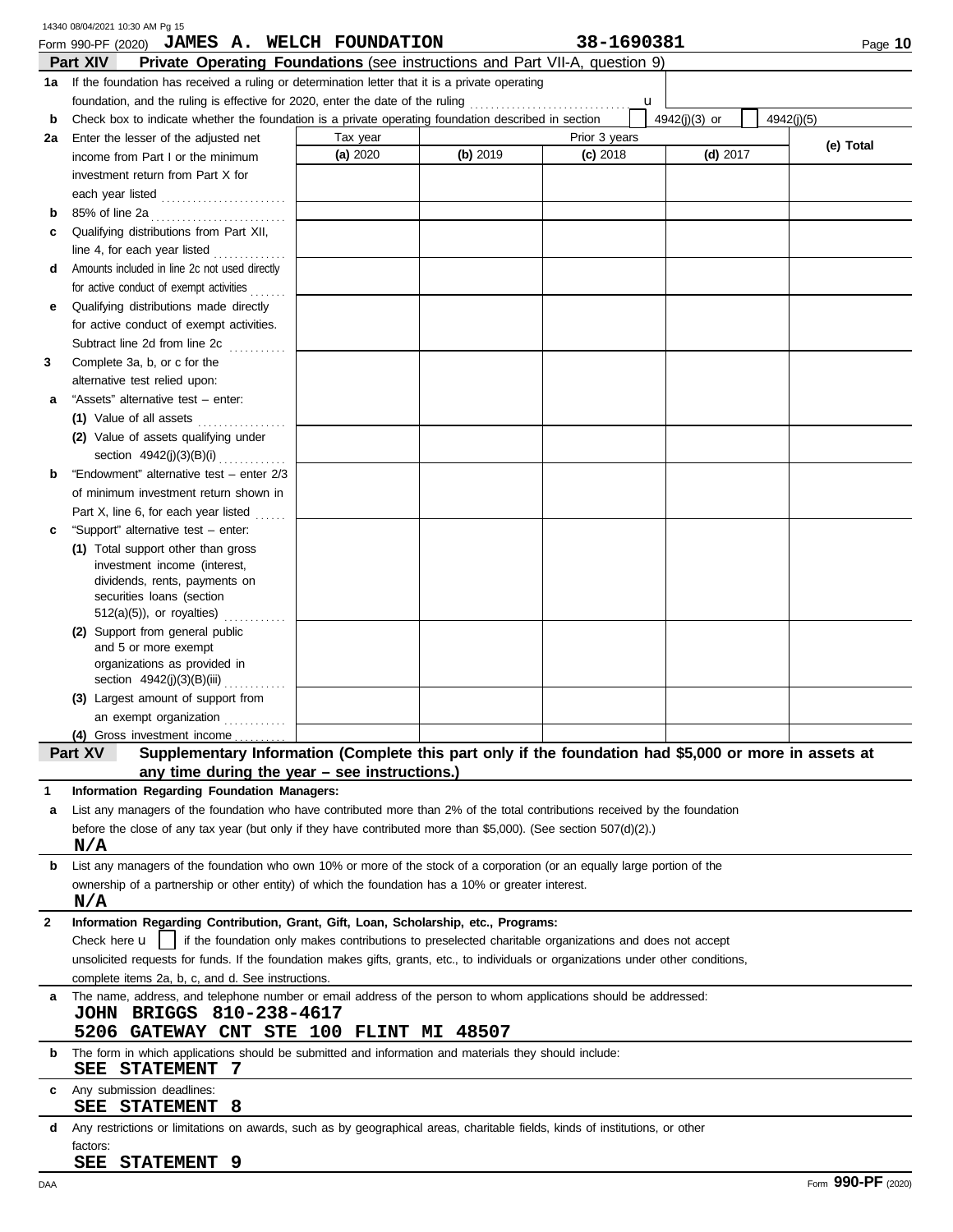### Form 990-PF (2020) **JAMES A. WELCH FOUNDATION 38-1690381**

**Part XV Supplementary Information** *(continued)* Г **3 Grants and Contributions Paid During the Year or Approved for Future Payment**

| Recipient                                                                                      | If recipient is an individual,<br>show any relationship to<br>any foundation manager | Foundation<br>status of        | Purpose of grant or<br>contribution | Amount    |
|------------------------------------------------------------------------------------------------|--------------------------------------------------------------------------------------|--------------------------------|-------------------------------------|-----------|
| Name and address (home or business)                                                            | or substantial contributor                                                           | recipient                      |                                     |           |
| a Paid during the year<br>FLINT INSTITUTE OF MUSIC<br>1025 E KEARSLEY STREET<br>FLINT MI 48503 | NONE                                                                                 | 501(C)3                        | <b>VARIOUS</b>                      | 40,000    |
| <b>MCCREE</b><br><b>THEATRE</b><br>2040 W CARPENTER ROAD<br>FLINT MI 48505                     | <b>NONE</b>                                                                          | 501(C)3<br>CAREER DEVELOPMENT  | <b>PROGRAM</b>                      | 20,000    |
| SYLVESTER BROOME<br><b>EMPOWERMENT</b><br>4119 N.SAGINAW ST.<br>FLINT MI 48505                 | <b>VILLAG</b><br><b>NONE</b>                                                         | <b>MOVEMENT</b><br><b>NEWS</b> | <b>PROGRAM</b>                      | 20,000    |
| YOUNG ARTISTIC MINDS<br>3414 EDGEWOOD CT<br>DAVISON MI 48423                                   | <b>NONE</b>                                                                          | FOLLOW YOUR HEART              |                                     | 10,000    |
| <b>KETTERING</b><br>UNIVERSITY<br>1700 UNIVERSITY AVENUE<br>FLINT MI 48504                     | <b>NONE</b><br><b>COMPUTER</b>                                                       | <b>ENGINEERING</b>             | SUMMER<br><b>CAMP</b>               | $-12,949$ |
| <b>IMICHIGAN</b><br><b>PRODUCTIONS</b><br>2216 PIERCE STREET<br>FLINT MI 48503                 | <b>NONE</b>                                                                          | FLINT FILM                     | <b>FESTIVAL</b>                     | 10,000    |
| <b>CHOSEN FEW ARTS</b><br>COUNCIL<br>53337<br><b>BUTTERNUT</b><br>TREE CT<br>FLINT MI 48532    | NONE                                                                                 | SUMMER FINE ARTS               | <b>CAMP</b>                         | 3,000     |
| <b>TAPOLOGY</b><br>PO BOX 5040<br>FLINT MI 48505                                               | <b>NONE</b>                                                                          | <b>CAMP</b><br>SUMMER          | <b>INTENSIVE</b>                    | 12,500    |
| <b>DISTRICT LIBRARY</b><br><b>FLINT</b><br>1026 E KEARSLEY ST<br>FLINT MI 48503                | <b>NONE</b>                                                                          | LAUNCHING SUCESSFUL READERS    |                                     | 16,512    |
| FLINT INSTITUTE OF ARTS<br>1120 E KEARSLEY STREET<br>FLINT MI 48503                            | <b>NONE</b>                                                                          | PRE COLLEGE PORTFOLIO          |                                     | 15,000    |
|                                                                                                |                                                                                      |                                | u <sub>3a</sub>                     | 134,063   |
| <b>b</b> Approved for future payment<br>N/A                                                    |                                                                                      |                                |                                     |           |

DAA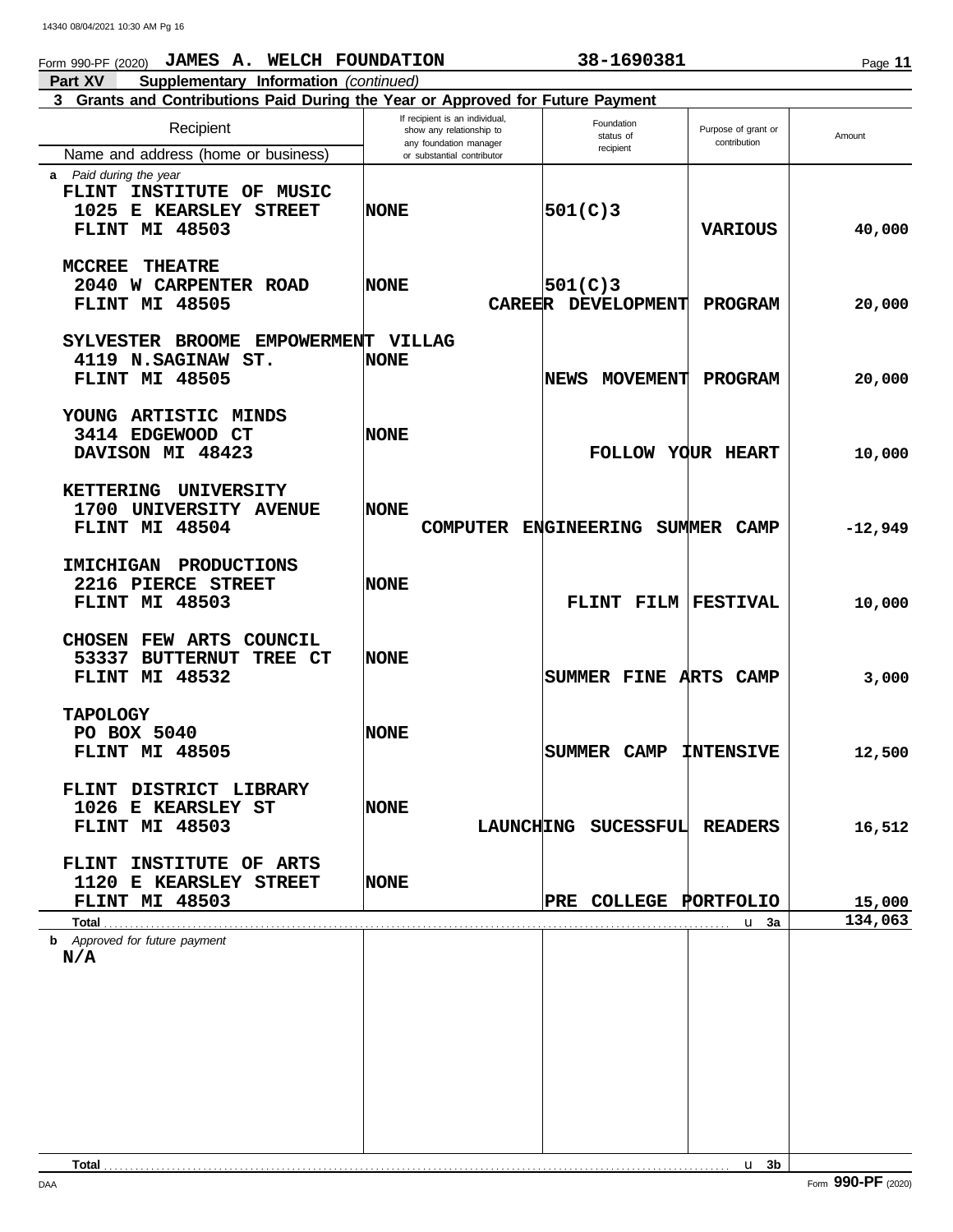| 14340 08/04/2021 10:30 AM Pg 17                                                                                                       |                      |                                            |                  |                                                       |                                             |
|---------------------------------------------------------------------------------------------------------------------------------------|----------------------|--------------------------------------------|------------------|-------------------------------------------------------|---------------------------------------------|
| Form 990-PF (2020) JAMES A. WELCH FOUNDATION                                                                                          |                      |                                            | 38-1690381       |                                                       | Page 12                                     |
| Analysis of Income-Producing Activities<br>Part XVI-A                                                                                 |                      |                                            |                  |                                                       |                                             |
| Enter gross amounts unless otherwise indicated.                                                                                       | (a)<br>Business code | Unrelated business income<br>(b)<br>Amount | (c)<br>Exclusion | Excluded by section 512, 513, or 514<br>(d)<br>Amount | (e)<br>Related or exempt<br>function income |
| 1 Program service revenue:<br>а<br><u> 1989 - Johann Barbara, martxa eta idazlea (h. 1989).</u>                                       |                      |                                            | code             |                                                       | (See instructions.)                         |
| b                                                                                                                                     |                      |                                            |                  |                                                       |                                             |
| c<br><u> 1989 - Johann Harry Harry Harry Harry Harry Harry Harry Harry Harry Harry Harry Harry Harry Harry Harry Harry</u>            |                      |                                            |                  |                                                       |                                             |
| d<br><u> 1989 - Johann Stoff, deutscher Stoffen und der Stoffen und der Stoffen und der Stoffen und der Stoffen und der</u>           |                      |                                            |                  |                                                       |                                             |
| е<br><u> 1980 - Johann Barn, amerikansk politiker (d. 1980)</u><br>f                                                                  |                      |                                            |                  |                                                       |                                             |
| Fees and contracts from government agencies<br>g                                                                                      |                      |                                            |                  |                                                       |                                             |
|                                                                                                                                       |                      |                                            |                  |                                                       |                                             |
| 3 Interest on savings and temporary cash investments                                                                                  |                      |                                            |                  |                                                       |                                             |
|                                                                                                                                       |                      |                                            | 14               | 100,923                                               |                                             |
| 5 Net rental income or (loss) from real estate:                                                                                       |                      |                                            |                  |                                                       |                                             |
| a                                                                                                                                     |                      |                                            |                  |                                                       |                                             |
| b                                                                                                                                     |                      |                                            |                  |                                                       |                                             |
| 6 Net rental income or (loss) from personal property                                                                                  |                      |                                            |                  |                                                       |                                             |
| 8 Gain or (loss) from sales of assets other than inventory                                                                            |                      |                                            | 18               | 221,645                                               |                                             |
|                                                                                                                                       |                      |                                            |                  |                                                       |                                             |
| 10 Gross profit or (loss) from sales of inventory                                                                                     |                      |                                            |                  |                                                       |                                             |
| 11 Other revenue: a                                                                                                                   |                      |                                            |                  |                                                       |                                             |
| b<br><u> 1989 - Johann Harry Harry Harry Harry Harry Harry Harry Harry Harry Harry Harry Harry Harry Harry Harry Harry</u>            |                      |                                            |                  |                                                       |                                             |
| c<br><u> 1989 - Johann Barbara, martxa alemaniar arg</u>                                                                              |                      |                                            |                  |                                                       |                                             |
| d                                                                                                                                     |                      |                                            |                  |                                                       |                                             |
| е                                                                                                                                     |                      |                                            | 0l               | 322,568                                               | 0                                           |
|                                                                                                                                       |                      |                                            |                  | 13                                                    | 322,568                                     |
| (See worksheet in line 13 instructions to verify calculations.)                                                                       |                      |                                            |                  |                                                       |                                             |
| Part XVI-B<br>Relationship of Activities to the Accomplishment of Exempt Purposes                                                     |                      |                                            |                  |                                                       |                                             |
| Line No.<br>Explain below how each activity for which income is reported in column (e) of Part XVI-A contributed importantly to the   |                      |                                            |                  |                                                       |                                             |
| accomplishment of the foundation's exempt purposes (other than by providing funds for such purposes). (See instructions.)<br><u>q</u> |                      |                                            |                  |                                                       |                                             |
| N/A                                                                                                                                   |                      |                                            |                  |                                                       |                                             |
|                                                                                                                                       |                      |                                            |                  |                                                       |                                             |
|                                                                                                                                       |                      |                                            |                  |                                                       |                                             |
|                                                                                                                                       |                      |                                            |                  |                                                       |                                             |
|                                                                                                                                       |                      |                                            |                  |                                                       |                                             |
|                                                                                                                                       |                      |                                            |                  |                                                       |                                             |
|                                                                                                                                       |                      |                                            |                  |                                                       |                                             |
|                                                                                                                                       |                      |                                            |                  |                                                       |                                             |
|                                                                                                                                       |                      |                                            |                  |                                                       |                                             |
|                                                                                                                                       |                      |                                            |                  |                                                       |                                             |
|                                                                                                                                       |                      |                                            |                  |                                                       |                                             |
|                                                                                                                                       |                      |                                            |                  |                                                       |                                             |
|                                                                                                                                       |                      |                                            |                  |                                                       |                                             |
|                                                                                                                                       |                      |                                            |                  |                                                       |                                             |
|                                                                                                                                       |                      |                                            |                  |                                                       |                                             |
|                                                                                                                                       |                      |                                            |                  |                                                       |                                             |
|                                                                                                                                       |                      |                                            |                  |                                                       |                                             |
|                                                                                                                                       |                      |                                            |                  |                                                       |                                             |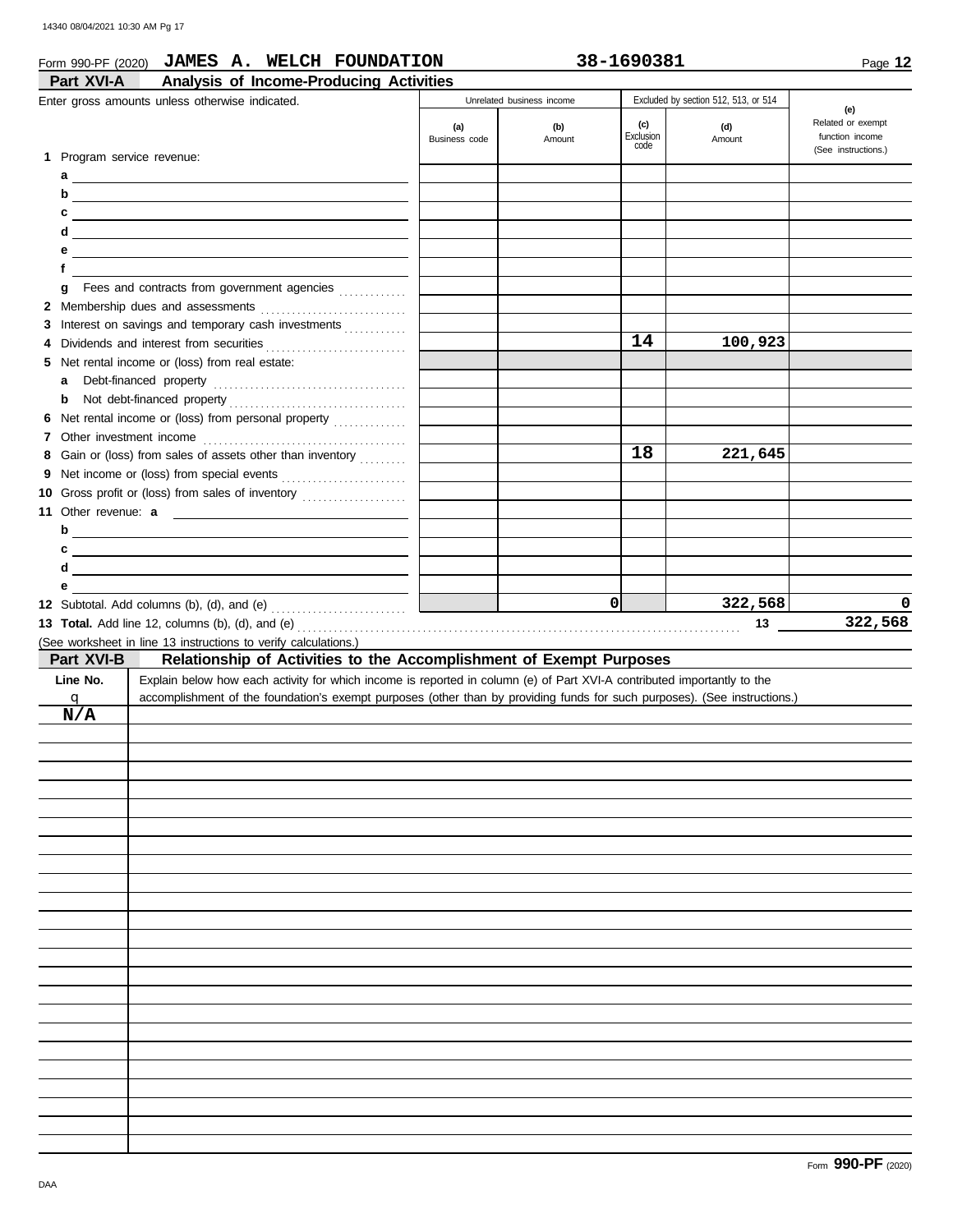#### Form 990-PF (2020) **JAMES A. WELCH FOUNDATION 38-1690381**

|  | 38-1690381 |
|--|------------|
|  |            |
|  |            |

Form **990-PF** (2020)

Phone no.

**FLINT, MI** 48507 **810-238-4617** 

| Part XVII       |                     | Information Regarding Transfers To and Transactions and Relationships With Noncharitable Exempt<br><b>Organizations</b>                                                                                                              |                                               |                      |      |       |                                                                      |                    |               |
|-----------------|---------------------|--------------------------------------------------------------------------------------------------------------------------------------------------------------------------------------------------------------------------------------|-----------------------------------------------|----------------------|------|-------|----------------------------------------------------------------------|--------------------|---------------|
| 1.              |                     | Did the organization directly or indirectly engage in any of the following with any other organization described                                                                                                                     |                                               |                      |      |       |                                                                      |                    | Yes<br>No     |
|                 |                     | in section $501(c)$ (other than section $501(c)(3)$ organizations) or in section 527, relating to political                                                                                                                          |                                               |                      |      |       |                                                                      |                    |               |
|                 | organizations?      |                                                                                                                                                                                                                                      |                                               |                      |      |       |                                                                      |                    |               |
|                 |                     | a Transfers from the reporting foundation to a noncharitable exempt organization of:                                                                                                                                                 |                                               |                      |      |       |                                                                      |                    |               |
|                 | $(1)$ Cash          |                                                                                                                                                                                                                                      |                                               |                      |      |       |                                                                      | 1a(1)              | x             |
|                 |                     | (2) Other assets <b>contract the contract of the contract of the contract of the contract of the contract of the contract of the contract of the contract of the contract of the contract of the contract of the contract of the</b> |                                               |                      |      |       |                                                                      | 1a(2)              | X             |
| b               | Other transactions: |                                                                                                                                                                                                                                      |                                               |                      |      |       |                                                                      |                    |               |
|                 |                     | (1) Sales of assets to a noncharitable exempt organization <b>consumer and all consumer and all consumer and a</b>                                                                                                                   |                                               |                      |      |       |                                                                      | 1b(1)              | x             |
|                 |                     |                                                                                                                                                                                                                                      |                                               |                      |      |       |                                                                      | 1b(2)              | X             |
|                 |                     |                                                                                                                                                                                                                                      |                                               |                      |      |       |                                                                      | 1 <sub>b</sub> (3) | X             |
|                 |                     |                                                                                                                                                                                                                                      |                                               |                      |      |       |                                                                      | 1b(4)              | x             |
|                 |                     | (5) Loans or loan guarantees                                                                                                                                                                                                         |                                               |                      |      |       |                                                                      | 1b(5)              | x             |
|                 |                     | (6) Performance of services or membership or fundraising solicitations [1] content content content of services or membership or fundraising solicitations [1] content content content of the service of the service of the ser       |                                               |                      |      |       |                                                                      | 1b(6)              | X             |
| c               |                     | Sharing of facilities, equipment, mailing lists, other assets, or paid employees                                                                                                                                                     |                                               |                      |      |       |                                                                      | 1с                 | X             |
|                 |                     | d If the answer to any of the above is "Yes," complete the following schedule. Column (b) should always show the fair market                                                                                                         |                                               |                      |      |       |                                                                      |                    |               |
|                 |                     | value of the goods, other assets, or services given by the reporting foundation. If the foundation received less than fair market                                                                                                    |                                               |                      |      |       |                                                                      |                    |               |
|                 |                     | value in any transaction or sharing arrangement, show in column (d) the value of the goods, other assets, or services received.                                                                                                      |                                               |                      |      |       |                                                                      |                    |               |
|                 | (a) Line no.        | (b) Amount involved                                                                                                                                                                                                                  | (c) Name of noncharitable exempt organization |                      |      |       | (d) Description of transfers, transactions, and sharing arrangements |                    |               |
| N/A             |                     |                                                                                                                                                                                                                                      |                                               |                      |      |       |                                                                      |                    |               |
|                 |                     |                                                                                                                                                                                                                                      |                                               |                      |      |       |                                                                      |                    |               |
|                 |                     |                                                                                                                                                                                                                                      |                                               |                      |      |       |                                                                      |                    |               |
|                 |                     |                                                                                                                                                                                                                                      |                                               |                      |      |       |                                                                      |                    |               |
|                 |                     |                                                                                                                                                                                                                                      |                                               |                      |      |       |                                                                      |                    |               |
|                 |                     |                                                                                                                                                                                                                                      |                                               |                      |      |       |                                                                      |                    |               |
|                 |                     |                                                                                                                                                                                                                                      |                                               |                      |      |       |                                                                      |                    |               |
|                 |                     |                                                                                                                                                                                                                                      |                                               |                      |      |       |                                                                      |                    |               |
|                 |                     |                                                                                                                                                                                                                                      |                                               |                      |      |       |                                                                      |                    |               |
|                 |                     |                                                                                                                                                                                                                                      |                                               |                      |      |       |                                                                      |                    |               |
|                 |                     |                                                                                                                                                                                                                                      |                                               |                      |      |       |                                                                      |                    |               |
|                 |                     |                                                                                                                                                                                                                                      |                                               |                      |      |       |                                                                      |                    |               |
|                 |                     |                                                                                                                                                                                                                                      |                                               |                      |      |       |                                                                      |                    |               |
|                 |                     |                                                                                                                                                                                                                                      |                                               |                      |      |       |                                                                      |                    |               |
|                 |                     |                                                                                                                                                                                                                                      |                                               |                      |      |       |                                                                      |                    |               |
|                 |                     |                                                                                                                                                                                                                                      |                                               |                      |      |       |                                                                      |                    |               |
|                 |                     | 2a Is the foundation directly or indirectly affiliated with, or related to, one or more tax-exempt organizations                                                                                                                     |                                               |                      |      |       |                                                                      |                    |               |
|                 |                     | described in section 501(c) (other than section $501(c)(3)$ ) or in section 527?                                                                                                                                                     |                                               |                      |      |       |                                                                      | Yes                | No<br>ΙĀ.     |
|                 |                     | <b>b</b> If "Yes," complete the following schedule.                                                                                                                                                                                  |                                               |                      |      |       |                                                                      |                    |               |
|                 |                     | (a) Name of organization                                                                                                                                                                                                             | (b) Type of organization                      |                      |      |       | (c) Description of relationship                                      |                    |               |
| N/A             |                     |                                                                                                                                                                                                                                      |                                               |                      |      |       |                                                                      |                    |               |
|                 |                     |                                                                                                                                                                                                                                      |                                               |                      |      |       |                                                                      |                    |               |
|                 |                     |                                                                                                                                                                                                                                      |                                               |                      |      |       |                                                                      |                    |               |
|                 |                     |                                                                                                                                                                                                                                      |                                               |                      |      |       |                                                                      |                    |               |
|                 |                     |                                                                                                                                                                                                                                      |                                               |                      |      |       |                                                                      |                    |               |
|                 |                     | Under penalties of perjury, I declare that I have examined this return, including accompanying schedules and statements, and to the best of my knowledge and belief, it is true,                                                     |                                               |                      |      |       |                                                                      |                    |               |
|                 |                     | correct, and complete. Declaration of preparer (other than taxpayer) is based on all information of which preparer has any knowledge.                                                                                                |                                               |                      |      |       | May the IRS discuss this return                                      |                    |               |
| Sign            |                     |                                                                                                                                                                                                                                      |                                               |                      |      |       | with the preparer shown below?                                       |                    |               |
| Here            |                     |                                                                                                                                                                                                                                      |                                               |                      |      |       | See instructions.                                                    | Yes                | No            |
|                 |                     |                                                                                                                                                                                                                                      |                                               |                      |      |       | <b>PRESIDENT</b>                                                     |                    |               |
|                 |                     | Signature of officer or trustee                                                                                                                                                                                                      |                                               |                      | Date | Title |                                                                      |                    |               |
|                 |                     |                                                                                                                                                                                                                                      |                                               |                      |      |       | Date                                                                 |                    |               |
|                 |                     | Print/Type preparer's name                                                                                                                                                                                                           |                                               | Preparer's signature |      |       |                                                                      |                    | Check         |
| Paid            |                     | <b>AKSHAY KAPOOR</b>                                                                                                                                                                                                                 |                                               | <b>AKSHAY KAPOOR</b> |      |       | 08/04/21                                                             |                    | self-employed |
| Preparer        |                     |                                                                                                                                                                                                                                      | LEWIS & KNOPF, CPAS                           |                      |      |       | P01393935<br>PTIN                                                    |                    |               |
| <b>Use Only</b> | Firm's name,        | Firm's address,                                                                                                                                                                                                                      | 5206 GATEWAY CENTRE,                          | SUITE 100            |      |       | 38-3205662<br>Firm's EIN,                                            |                    |               |
|                 |                     |                                                                                                                                                                                                                                      |                                               |                      |      |       |                                                                      |                    |               |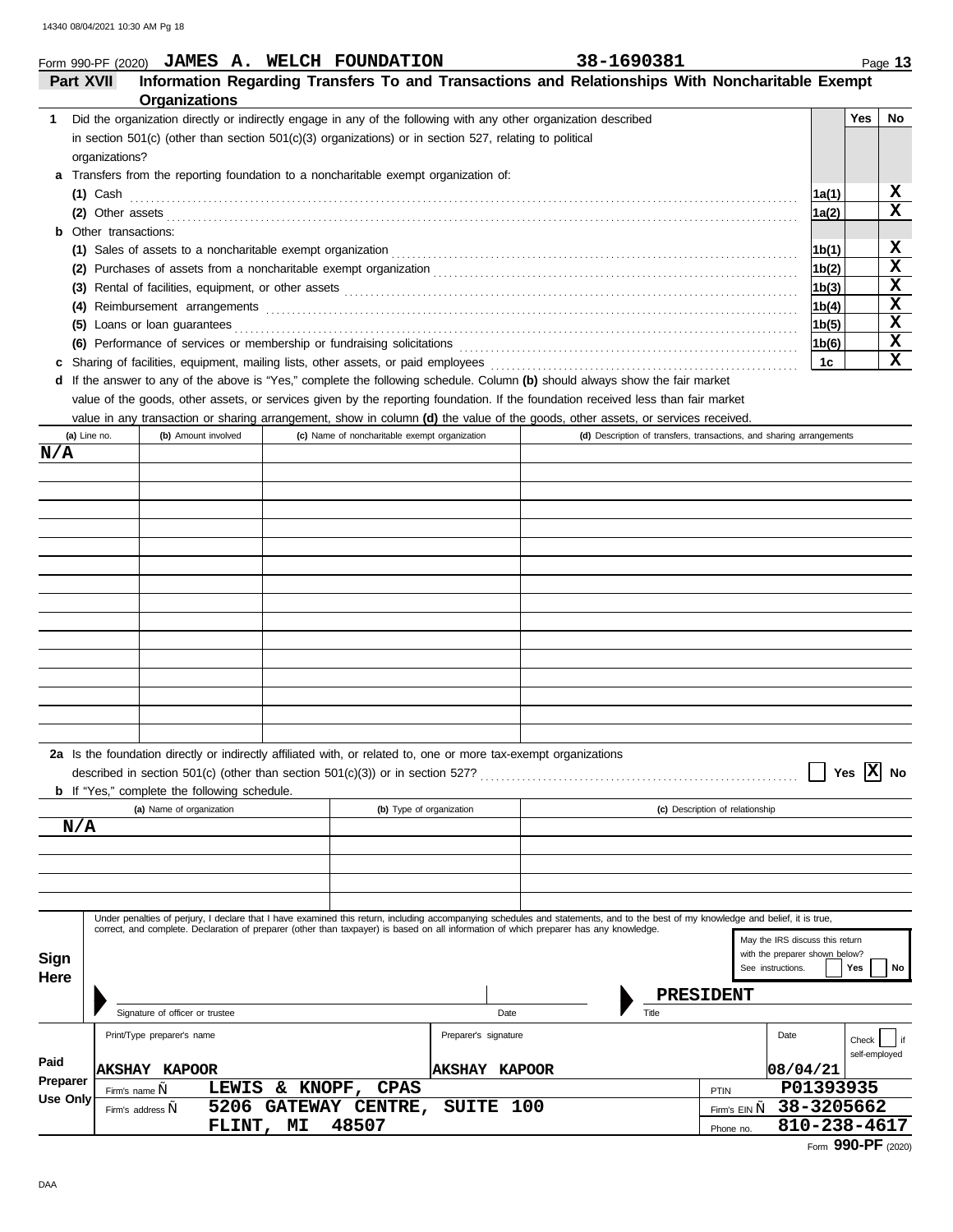| Description                                                    | Total                                                                 |                                                    | <b>Net</b><br>Investment | Adjusted<br><b>Net</b> |            | Charitable<br>Purpose |
|----------------------------------------------------------------|-----------------------------------------------------------------------|----------------------------------------------------|--------------------------|------------------------|------------|-----------------------|
| <b>SERVICES</b><br>PROFESSIONAL                                |                                                                       | 6,630                                              |                          |                        |            |                       |
| TOTAL                                                          |                                                                       | 6,630                                              |                          |                        | $\sqrt{ }$ |                       |
|                                                                | Statement 2 - Form 990-PF, Part I, Line 16c - Other Professional Fees |                                                    |                          |                        |            |                       |
| <b>Description</b>                                             | Total                                                                 |                                                    | <b>Net</b><br>Investment | Adjusted<br>Net        |            | Charitable<br>Purpose |
| INVESTMENT<br>PROF<br>SERVICES<br>$\sim$                       |                                                                       | 6,630                                              | 6,630                    |                        |            |                       |
| TOTAL                                                          |                                                                       | 6,630                                              | 6,630                    |                        |            |                       |
|                                                                |                                                                       | Statement 3 - Form 990-PF, Part I, Line 18 - Taxes |                          |                        |            |                       |
| <b>Description</b>                                             | Total                                                                 |                                                    | <b>Net</b><br>Investment | Adjusted<br><b>Net</b> |            | Charitable<br>Purpose |
|                                                                | \$                                                                    | 370<br>\$                                          | 370                      | \$                     |            | \$                    |
| TAX WITHHELD<br>FOREIGN<br>TAXES AND LICENSES<br>EXCISE<br>TAX |                                                                       | 20<br>3,551                                        |                          |                        |            |                       |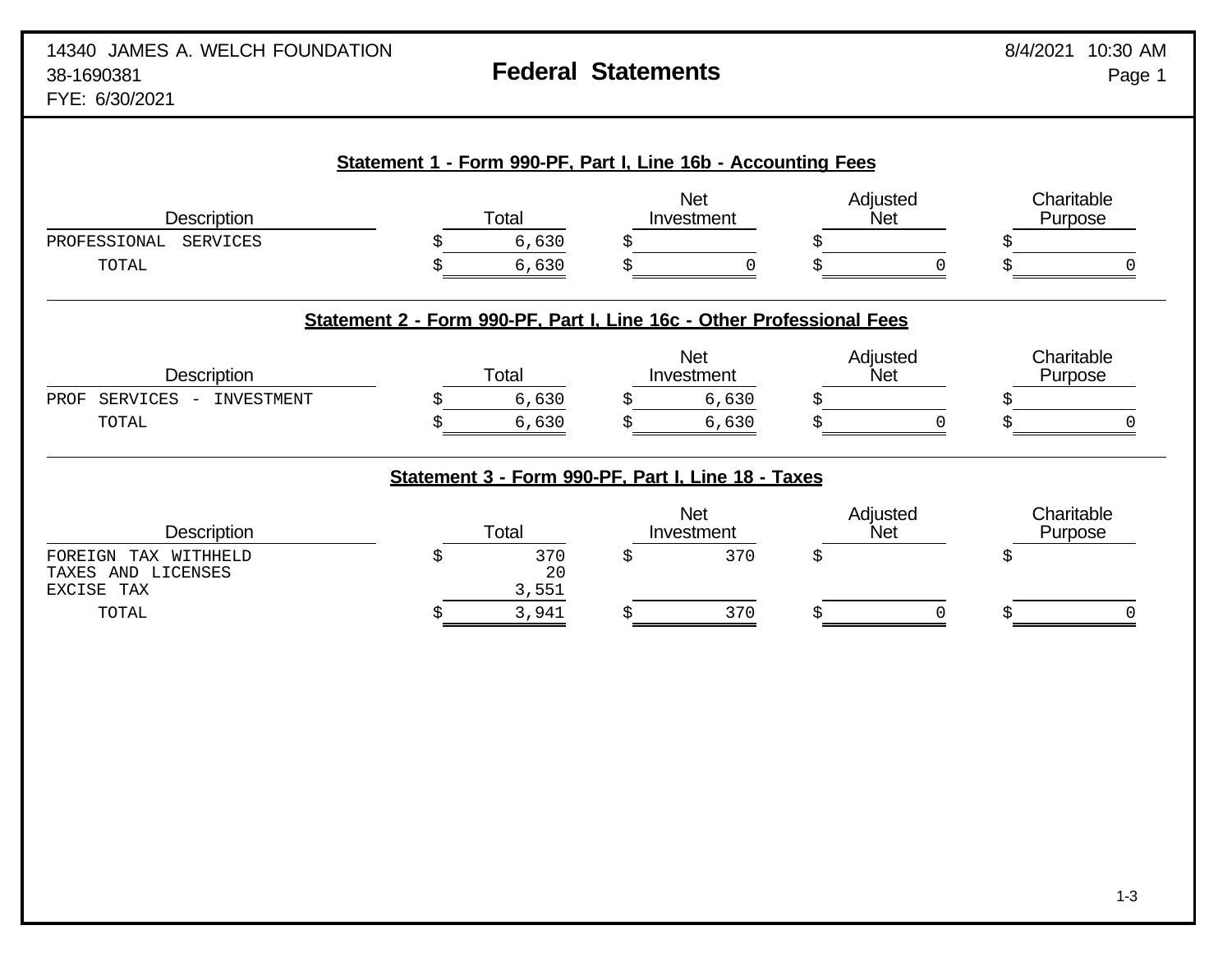|                                                                      | Statement 4 - Form 990-PF, Part I, Line 23 - Other Expenses                                                                                  |                          |                                          |                               |                                                       |
|----------------------------------------------------------------------|----------------------------------------------------------------------------------------------------------------------------------------------|--------------------------|------------------------------------------|-------------------------------|-------------------------------------------------------|
| <b>Description</b>                                                   | Total                                                                                                                                        | <b>Net</b><br>Investment |                                          | Adjusted<br><b>Net</b>        | Charitable<br>Purpose                                 |
| <b>EXPENSES</b><br><b>BANK FEES</b><br>DUES & SUBSCRIPTIONS<br>TOTAL | \$<br>150<br>2,100<br>\$<br>2,250                                                                                                            | \$<br>Š                  | \$<br>150<br>150<br>\$                   | 0                             | \$<br>$\overline{0}$<br>\$                            |
|                                                                      | Statement 5 - Form 990-PF, Part II, Line 10b - Corporate Stock Investments                                                                   |                          |                                          |                               |                                                       |
| Description<br>CORPORATE STOCK<br>TOTAL                              | Beginning<br>of Year<br>2,020,658<br>2,020,658<br>Statement 6 - Form 990-PF, Part VIII, Line 1 - List of Officers, Directors, Trustees, Etc. |                          | End of<br>Year<br>2,183,191<br>2,183,191 | Basis of<br>Valuation<br>COST | <b>Fair Market</b><br>Value<br>3,288,485<br>3,288,485 |
| Name and<br>Address                                                  | <b>Title</b>                                                                                                                                 | Average<br><b>Hours</b>  | Compensation                             | <b>Benefits</b>               | <b>Expenses</b>                                       |
| GAIL GANAKAS<br>5206 GATEWAY CNT STE 100<br>FLINT MI 48507           | PRESIDENT                                                                                                                                    | 2.00                     | 2,000                                    |                               | $\mathbf 0$<br>$\mathbf 0$                            |
| STEPHEN SCHLOTT<br>5206 GATEWAY CNT STE 100<br>FLINT MI 48507        | VICE PRESIDE                                                                                                                                 | 2.00                     | 2,000                                    |                               | $\mathsf 0$<br>0                                      |
| JOHN C BRIGGS<br>5206 GATEWAY CNT STE 100<br>FLINT MI 48507          | SECRETARY-TR                                                                                                                                 | 1.00                     | $\Omega$                                 |                               | 0<br>$\mathbf 0$                                      |
| DENNIS HALEY<br>5206 GATEWAY CNT STE 100<br>FLINT MI 48507           | <b>DIRECTOR</b>                                                                                                                              | 1.00                     | 0                                        |                               | 0<br>0                                                |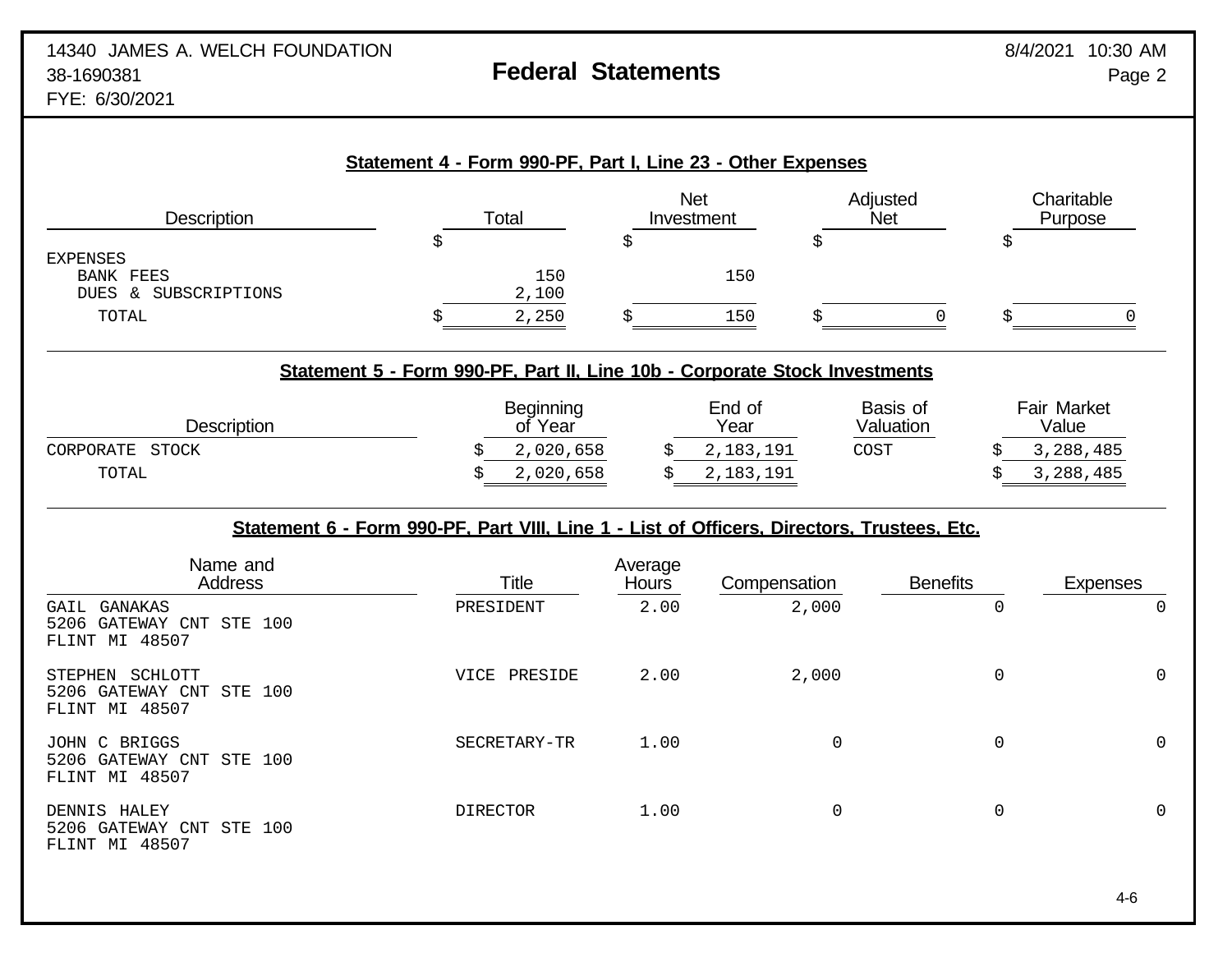### **Statement 6 - Form 990-PF, Part VIII, Line 1 - List of Officers, Directors, Trustees, Etc. (continued)**

| Name and<br>Address                                          | Title           | Average<br><b>Hours</b> | Compensation | <b>Benefits</b> | <b>Expenses</b> |
|--------------------------------------------------------------|-----------------|-------------------------|--------------|-----------------|-----------------|
| ERNELLE TAYLOR<br>5206 GATEWAY CNT STE 100<br>FLINT MI 48501 | <b>DIRECTOR</b> | 1.00                    |              |                 | 0               |
| PETTENGILL<br>REBECCA<br>5206 GATEWAY CNT STE 100            | <b>DIRECTOR</b> | 1.00                    |              |                 | 0               |

FLINT MI 48507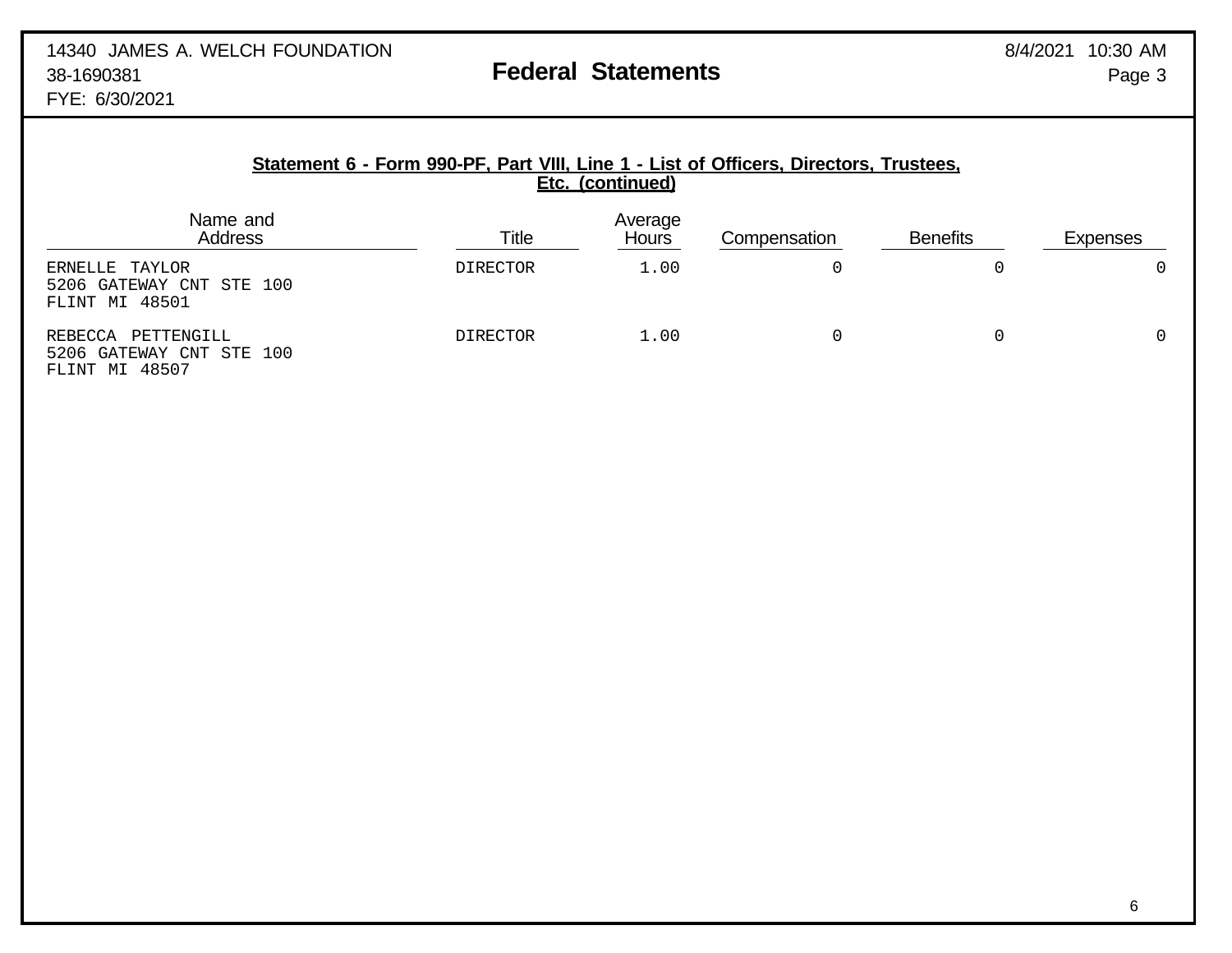FYE: 6/30/2021

### **Statement 7 - Form 990-PF, Part XV, Line 2b - Application Format and Required Contents**

#### **Description**

THE FOUNDATION REQUIRES A SUMMARY PAGE TO INCLUDE DATA ABOUT THE ORGANIZATION SUBMITTING THE REQUEST, NAME, ADDRESS, AMOUNT REQUESTED, PURPOSE, ETC. ALSO INCLUDED SHOULD BE A NARRATIVE PORTION OF HOW THE PROJECT IS EXPECTED TO MAKE A DIFFERENCE AND HOW IT WILL BENEFIT PEOPLE BEYOND THOSE IMMEDIATELY SERVED BY IT. VARIOUS SUPPORT MATERIAL MUST BE ATTACHED, A PROJECT BUDGET, LIST SHOWING ORGANIZATIONS AND AMOUNTS OF PROJECTED GRANTS AND RECEIVED AMOUNTS, A FINANCIAL STATEMENT, LIST OF KEY PROJECT PERSONNEL, LIST OF MEMBERS OF THE GOVERNING BODY AND A PHOTOCOPY OF THE ORGANIZATION'S EXEMPTION LETTER FROM THE INTERNAL REVENUE SERVICE. THE FOUNDATION REQUIRES EIGHT (8) COPIES OF ALL THE PAPER WORK.

#### **Statement 8 - Form 990-PF, Part XV, Line 2c - Submission Deadlines**

**Description** 

FUNDING PROPOSALS SHOULD BE SUBMITTED BY THE 20TH OF FEBRUARY, MAY, AUGUST OR NOVEMBER IN ORDER TO RECEIVE CONSIDERATION AT THE NEXT MEETING.

#### **Statement 9 - Form 990-PF, Part XV, Line 2d - Award Restrictions or Limitations**

**Description** 

EDUCATIONAL, GUIDANCE AND COUNSELLING FOR GIFTED STUDENTS - GENERALLY RESTRICTED TO RESIDENTS OF GENESEE COUNTY MICHIGAN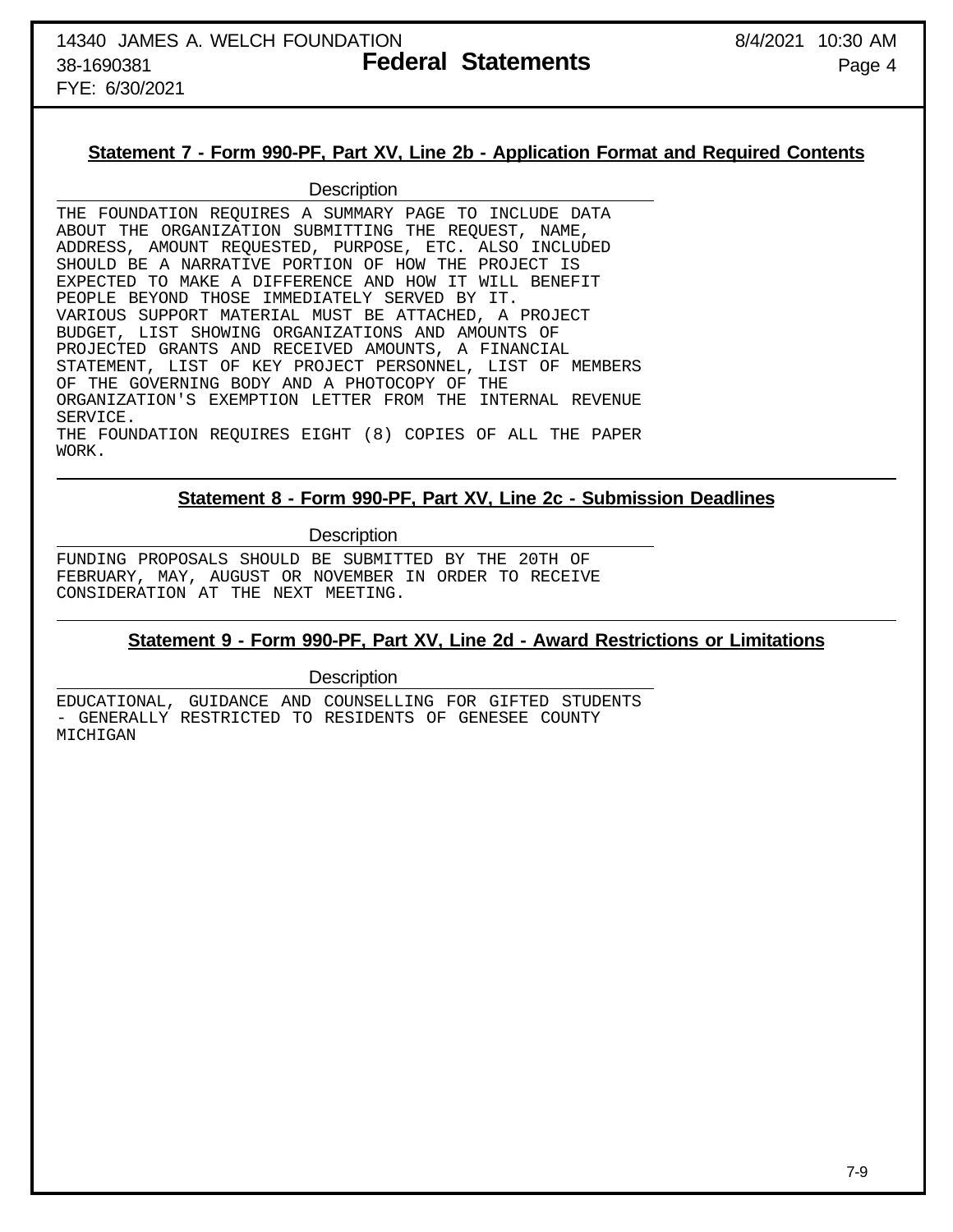|          | JAMES A. WELCH FOUNDATION                                                                                                                                                                                                                                                                                                                    |          |                                                                                                                                                                                                          | 38-1690381 FORM 990-PF ESTIMATES |     |                 |              |                   |
|----------|----------------------------------------------------------------------------------------------------------------------------------------------------------------------------------------------------------------------------------------------------------------------------------------------------------------------------------------------|----------|----------------------------------------------------------------------------------------------------------------------------------------------------------------------------------------------------------|----------------------------------|-----|-----------------|--------------|-------------------|
| Form     | 990-W                                                                                                                                                                                                                                                                                                                                        |          | <b>Estimated Tax on Unrelated Business Taxable</b><br>Income for Tax-Exempt Organizations                                                                                                                |                                  |     |                 |              | OMB No. 1545-0047 |
|          | (Worksheet)<br>Department of the Treasury<br>Internal Revenue Service                                                                                                                                                                                                                                                                        |          | (and on Investment Income for Private Foundations)<br>u Go to www.irs.gov/Form990W for instructions and the latest information.<br>u Keep for your records. Do not send to the Internal Revenue Service. |                                  |     |                 |              | 2021              |
| 1        |                                                                                                                                                                                                                                                                                                                                              |          |                                                                                                                                                                                                          |                                  |     |                 | $\mathbf 1$  |                   |
| 2        |                                                                                                                                                                                                                                                                                                                                              |          |                                                                                                                                                                                                          |                                  |     |                 | $\mathbf{2}$ |                   |
| 3        |                                                                                                                                                                                                                                                                                                                                              |          |                                                                                                                                                                                                          |                                  |     |                 | 3            |                   |
| 4        |                                                                                                                                                                                                                                                                                                                                              |          |                                                                                                                                                                                                          |                                  |     |                 | 4            |                   |
| 5        |                                                                                                                                                                                                                                                                                                                                              |          |                                                                                                                                                                                                          |                                  |     |                 | 5            |                   |
| 6        |                                                                                                                                                                                                                                                                                                                                              |          |                                                                                                                                                                                                          |                                  |     |                 | 6            |                   |
| 7        | Other taxes. See instructions <b>constructions constructions constructions constructions constructions</b>                                                                                                                                                                                                                                   |          |                                                                                                                                                                                                          |                                  |     |                 | 7            |                   |
| 8        |                                                                                                                                                                                                                                                                                                                                              |          |                                                                                                                                                                                                          |                                  |     |                 | 8            |                   |
| 9        |                                                                                                                                                                                                                                                                                                                                              |          |                                                                                                                                                                                                          |                                  |     |                 | 9            |                   |
| 10a<br>b | Subtract line 9 from line 8. Note: If less than \$500, the organization is not<br>required to make estimated tax payments. Private foundations, see<br>instructions<br>Enter the tax shown on the 2020 return. See instructions. <b>Caution:</b> If zero or<br>the tax year was for less than 12 months, skip this line and enter the amount |          |                                                                                                                                                                                                          |                                  | 10a | 4,355           |              |                   |
| c        | from line 10a on line 10c<br>2021 Estimated Tax. Enter the smaller of line 10a or line 10b. If the organization is required to                                                                                                                                                                                                               |          |                                                                                                                                                                                                          |                                  | 10b | 4,355           |              |                   |
|          |                                                                                                                                                                                                                                                                                                                                              |          |                                                                                                                                                                                                          |                                  |     |                 | 10c          | 4,355             |
| 11       | Installment due dates. See<br>instructions                                                                                                                                                                                                                                                                                                   | 11       | (a)<br>11/15/21                                                                                                                                                                                          | (b)<br>12/15/21                  |     | (c)<br>03/15/22 |              | (d)<br>06/15/22   |
| 12       | Required installments. Enter<br>25% of line 10c in columns (a)<br>through (d). But see instructions<br>if the organization uses the<br>annualized income installment<br>method, the adjusted seasonal<br>installment method, or is a "large<br>organization."                                                                                | 12       | 5,000                                                                                                                                                                                                    |                                  |     |                 |              |                   |
| 13       | 2020 Overpayment. See                                                                                                                                                                                                                                                                                                                        |          |                                                                                                                                                                                                          |                                  |     |                 |              |                   |
| 14       | instructions<br>Payment due (Subtract line 13<br>from line $12)$                                                                                                                                                                                                                                                                             | 13<br>14 | 5,000                                                                                                                                                                                                    |                                  |     |                 |              |                   |

**For Paperwork Reduction Act Notice, see instructions.**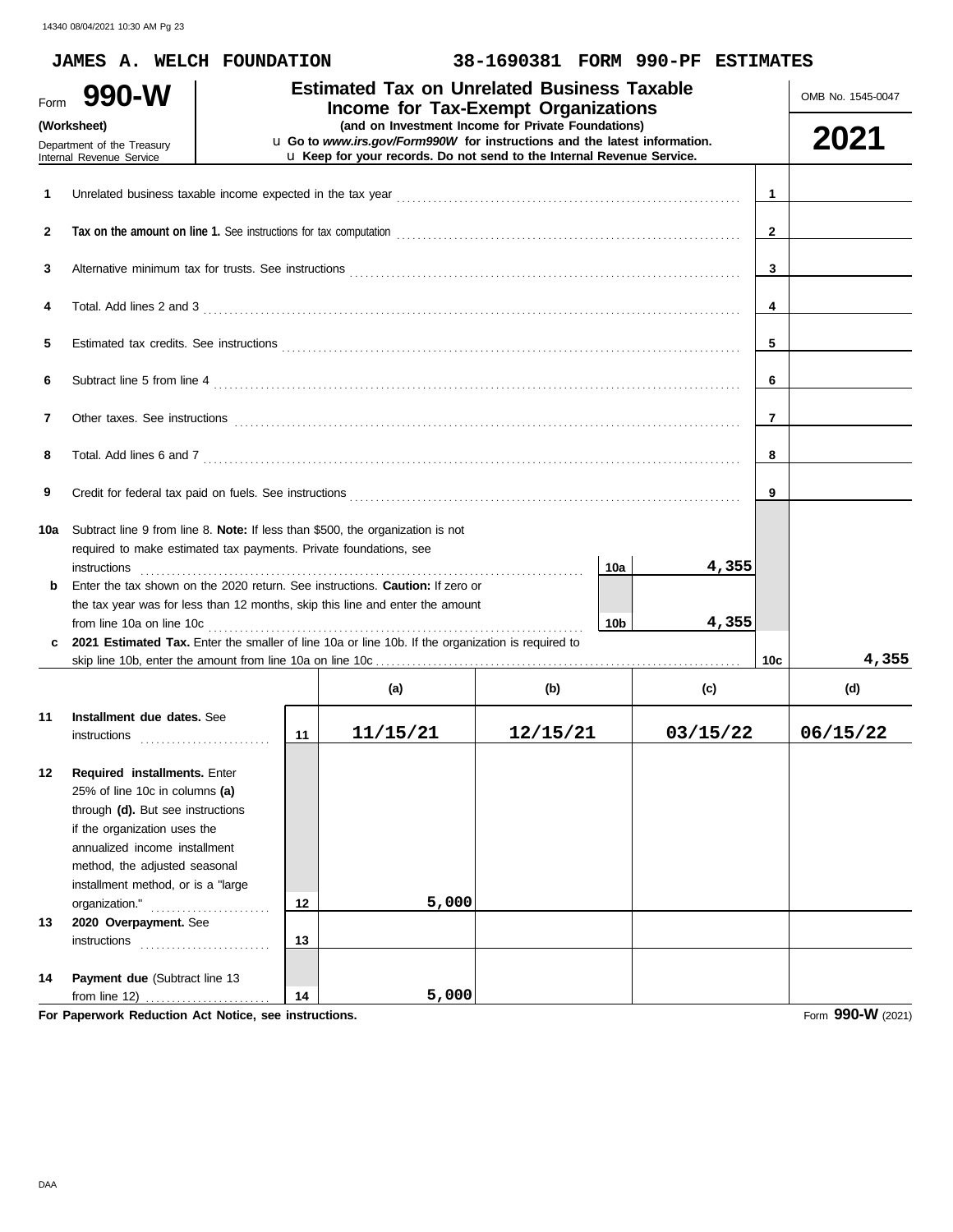| Form 990-PF        |                                               | Underdistribution and Excess Distributions for Part XIII |        |          |                                              |  |  |  |  |  |
|--------------------|-----------------------------------------------|----------------------------------------------------------|--------|----------|----------------------------------------------|--|--|--|--|--|
|                    | For calendar year 2020, or tax year beginning | 07/01/20                                                 | endina | 06/30/21 | 2020                                         |  |  |  |  |  |
| Name               |                                               |                                                          |        |          |                                              |  |  |  |  |  |
| <b>JAMES</b><br>А. | <b>WELCH FOUNDATION</b>                       |                                                          |        |          | Employer Identification Number<br>38-1690381 |  |  |  |  |  |

#### **JAMES A. WELCH FOUNDATION 38-1690381**

#### **Undistributed Income Carryovers**

|                 |                                          |                                   | Form 990-PF, Part XIII |                                         |                                          |                           |  |
|-----------------|------------------------------------------|-----------------------------------|------------------------|-----------------------------------------|------------------------------------------|---------------------------|--|
|                 |                                          | <b>Prior Undistributed Income</b> |                        |                                         | <b>Next Year Carryover</b>               |                           |  |
| <b>Tax Year</b> | Nontaxable or<br><b>Previously Taxed</b> | Taxable<br>in 2020                | <b>Total per Year</b>  | <b>Current Year</b><br><b>Decreases</b> | Nontaxable or<br><b>Previously Taxed</b> | <b>Taxable</b><br>in 2021 |  |
| Years prior     |                                          |                                   |                        |                                         |                                          |                           |  |
| 16<br>20        |                                          |                                   |                        |                                         |                                          |                           |  |
| 17<br>20        |                                          |                                   |                        |                                         |                                          |                           |  |
| 18<br>20        |                                          |                                   |                        |                                         |                                          |                           |  |
| 2019            |                                          | 131,304                           | 131,304                | 131,304                                 |                                          |                           |  |
| 2020            |                                          |                                   | 2,759                  |                                         | 142,475                                  |                           |  |
|                 | Total Carryover to Next Year             |                                   |                        | 142,475                                 |                                          |                           |  |

\* Carryover amount includes 4942(a) amounts

#### **Excess Distribution Carryovers**

Form 990-PF, Part XIII

|                                                   | <b>Current Year</b> | <b>Next Year</b> |
|---------------------------------------------------|---------------------|------------------|
| Preceding Tax Year<br><b>Excess Distributions</b> | <b>Decreases</b>    | Carryover        |
| 2015                                              |                     |                  |
| 2016                                              |                     |                  |
| 2017                                              |                     |                  |
| 2018                                              |                     |                  |
| 2019                                              |                     |                  |
| Current Year Excess Distribution Generated (2020) |                     |                  |
| Total Carryover to Next Year                      |                     |                  |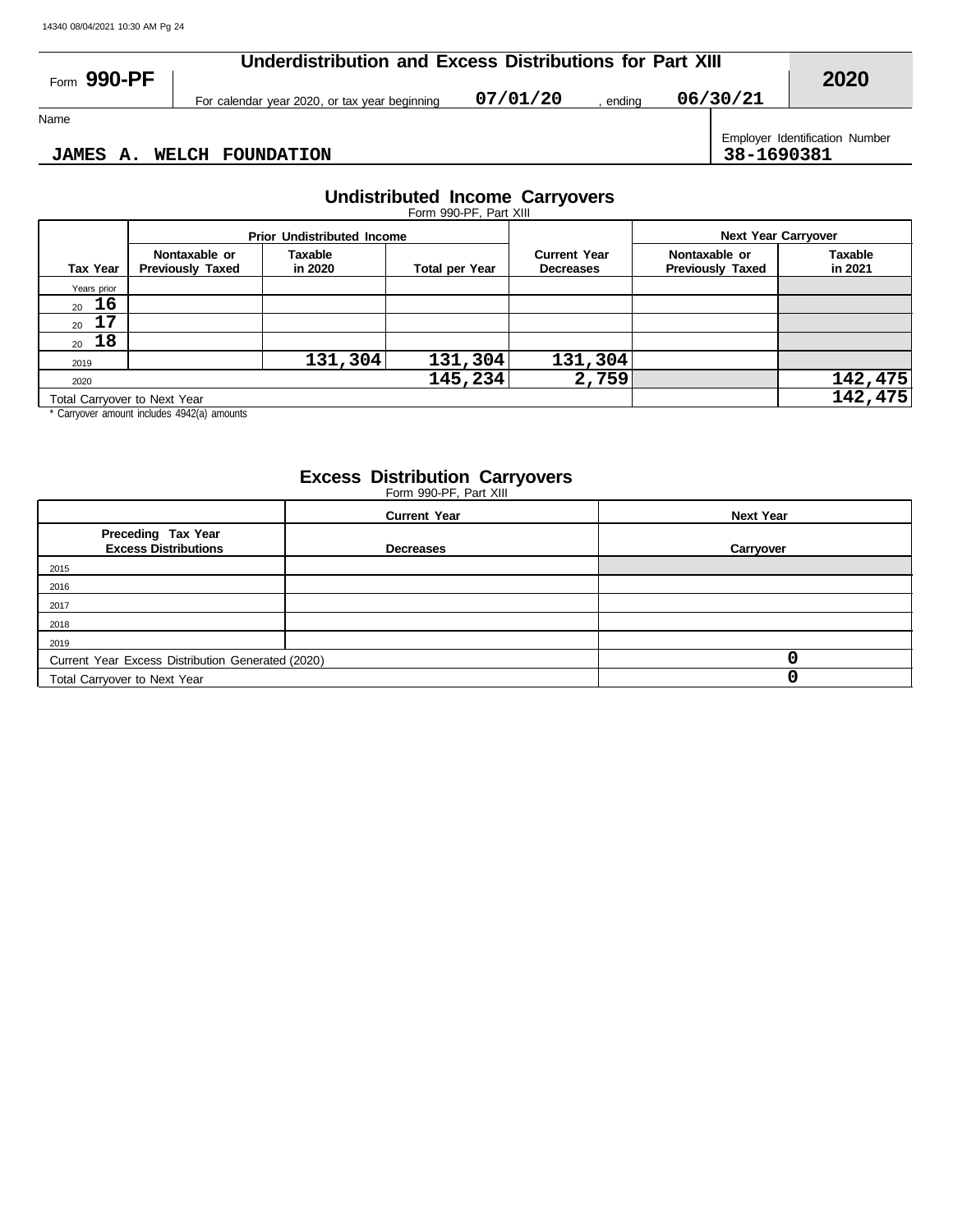|        | Form 990PF                      |                                                                    |                |                                                                   | <b>Two Year Comparison Report</b> |                                   |                          |                                   | 2019 & 2020                    |
|--------|---------------------------------|--------------------------------------------------------------------|----------------|-------------------------------------------------------------------|-----------------------------------|-----------------------------------|--------------------------|-----------------------------------|--------------------------------|
|        |                                 |                                                                    |                | For calendar year 2020, or tax year beginning $07/01/20$ , ending |                                   |                                   | 06/30/21                 |                                   |                                |
| Name   |                                 |                                                                    |                |                                                                   |                                   |                                   |                          |                                   | Taxpayer Identification Number |
|        |                                 |                                                                    |                |                                                                   | JAMES A. WELCH FOUNDATION         |                                   |                          |                                   | 38-1690381                     |
|        |                                 |                                                                    |                | 2019                                                              |                                   |                                   | 2020                     | <b>Differences</b>                |                                |
|        |                                 |                                                                    |                | Revenue and expenses<br>per books                                 | Net investment<br>income          | Revenue and expenses<br>per books | Net investment<br>income | Revenue and expenses<br>per books | Net investment<br>income       |
|        |                                 | 1. Contributions, gifts, grants, and similar amounts received      | -1.            |                                                                   |                                   |                                   |                          |                                   |                                |
|        |                                 | 2. Interest on savings and temporary cash investments              | 2.             |                                                                   |                                   |                                   |                          |                                   |                                |
|        |                                 | 3. Dividends and interest from securities                          | 3.             | 96,792                                                            | 96,792                            | 100,923                           | 100,923                  | 4,131                             | 4,131                          |
| >      |                                 |                                                                    | 4.             |                                                                   |                                   |                                   |                          |                                   |                                |
| œ      |                                 | 5. Net gain or (loss) from sale of assets                          | 5.             | 86,527                                                            |                                   | 221,645                           |                          | 135,118                           |                                |
|        |                                 |                                                                    | 6.             |                                                                   | 86,527                            |                                   | 221,645                  |                                   | 135,118                        |
|        |                                 |                                                                    | $\overline{7}$ |                                                                   |                                   |                                   |                          |                                   |                                |
|        |                                 |                                                                    | 8.             |                                                                   |                                   |                                   |                          |                                   |                                |
|        | 9. Total. Add lines 1 through 8 |                                                                    | 9.             | 183,319                                                           | 183,319                           | 322,568                           | 322,568                  | 139,249                           | 139,249                        |
|        |                                 | 10. Compensation of officers, directors, trustees, etc.            | 10.            | 4,000                                                             |                                   | 4,000                             |                          |                                   |                                |
|        |                                 | 11. Other employee salaries and wages                              | 11.            |                                                                   |                                   |                                   |                          |                                   |                                |
|        |                                 | 12. Pension plans, employee benefits                               | 12.            |                                                                   |                                   |                                   |                          |                                   |                                |
|        |                                 |                                                                    | 13.            | 11,380                                                            | 5,690                             | 13,260                            | 6,630                    | 1,880                             | 940                            |
|        |                                 |                                                                    | 14.            |                                                                   |                                   |                                   |                          |                                   |                                |
| ۵      |                                 |                                                                    | 15.            | 714                                                               | 694                               | 3,941                             | 370                      | 3,227                             | $-324$                         |
|        |                                 |                                                                    | 16.            |                                                                   |                                   |                                   |                          |                                   |                                |
|        |                                 |                                                                    | 17.            |                                                                   |                                   |                                   |                          |                                   |                                |
|        |                                 |                                                                    | 18.            | 8,680                                                             | 2,010                             | 8,650                             | 2,283                    | $-30$                             | 273                            |
|        |                                 | 19. Contributions, gifts, grants paid                              | 19.            | 117,355                                                           |                                   | 134,063                           |                          | 16,708                            |                                |
|        |                                 | 20. Total expenses and disbursements. Add lines 10 through 19      | 20.            | 142,129                                                           | 8,394                             | 163,914                           | 9,283                    | 21,785                            | 889                            |
|        |                                 | 21. Net income (if negative investment activity, enter -0-)        | 21.            | 41,190                                                            | 174,925                           | 158,654                           | 313,285                  | 117,464                           | 138,360                        |
|        |                                 |                                                                    | 22.            |                                                                   | 3,499                             |                                   | 4,355                    |                                   | 856                            |
|        |                                 |                                                                    | 23.            |                                                                   |                                   |                                   |                          |                                   |                                |
|        |                                 |                                                                    | 24.            |                                                                   |                                   |                                   |                          |                                   |                                |
|        | 25. Total Taxes                 |                                                                    | 25.            |                                                                   | 3,499                             |                                   | 4,355                    |                                   | 856                            |
|        |                                 | 26. Estimates and overpayments credited                            | 26.            |                                                                   | 3,948                             |                                   | 4,000                    |                                   | 52                             |
|        |                                 |                                                                    | 27.            |                                                                   |                                   |                                   |                          |                                   |                                |
| Refund | 28. Other Payments              |                                                                    | 28.            |                                                                   |                                   |                                   |                          |                                   |                                |
|        |                                 | 29. Total payments and credits <b>Communist Communist Property</b> | 29.            |                                                                   | 3,948                             |                                   | 4,000                    |                                   | 52                             |
|        | 30. Balance due / (Overpayment) |                                                                    | 30.            |                                                                   | -449                              |                                   | 355                      |                                   | 804                            |
|        |                                 | $\frac{9}{6}$ 31. Overpayment credited to next year                | 31.            |                                                                   | 449                               |                                   |                          |                                   | $-449$                         |
|        | 32. Penalty                     |                                                                    | 32.            |                                                                   |                                   |                                   |                          |                                   |                                |
|        | 33. Net due / (Refund)          |                                                                    | 33.            |                                                                   | $\mathbf{0}$                      |                                   | 355                      |                                   | 355                            |
|        | 34. Total assets                |                                                                    | 34.            | 2,035,103                                                         |                                   | 2,193,757                         |                          | 0                                 |                                |
| Other  | 35. Total liabilities           |                                                                    | 35.            | 0                                                                 |                                   | $\Omega$                          |                          | $\Omega$                          |                                |
|        | 36. Net assets                  |                                                                    | 36.            | 2,035,103                                                         |                                   | 2,193,757                         |                          | 0                                 |                                |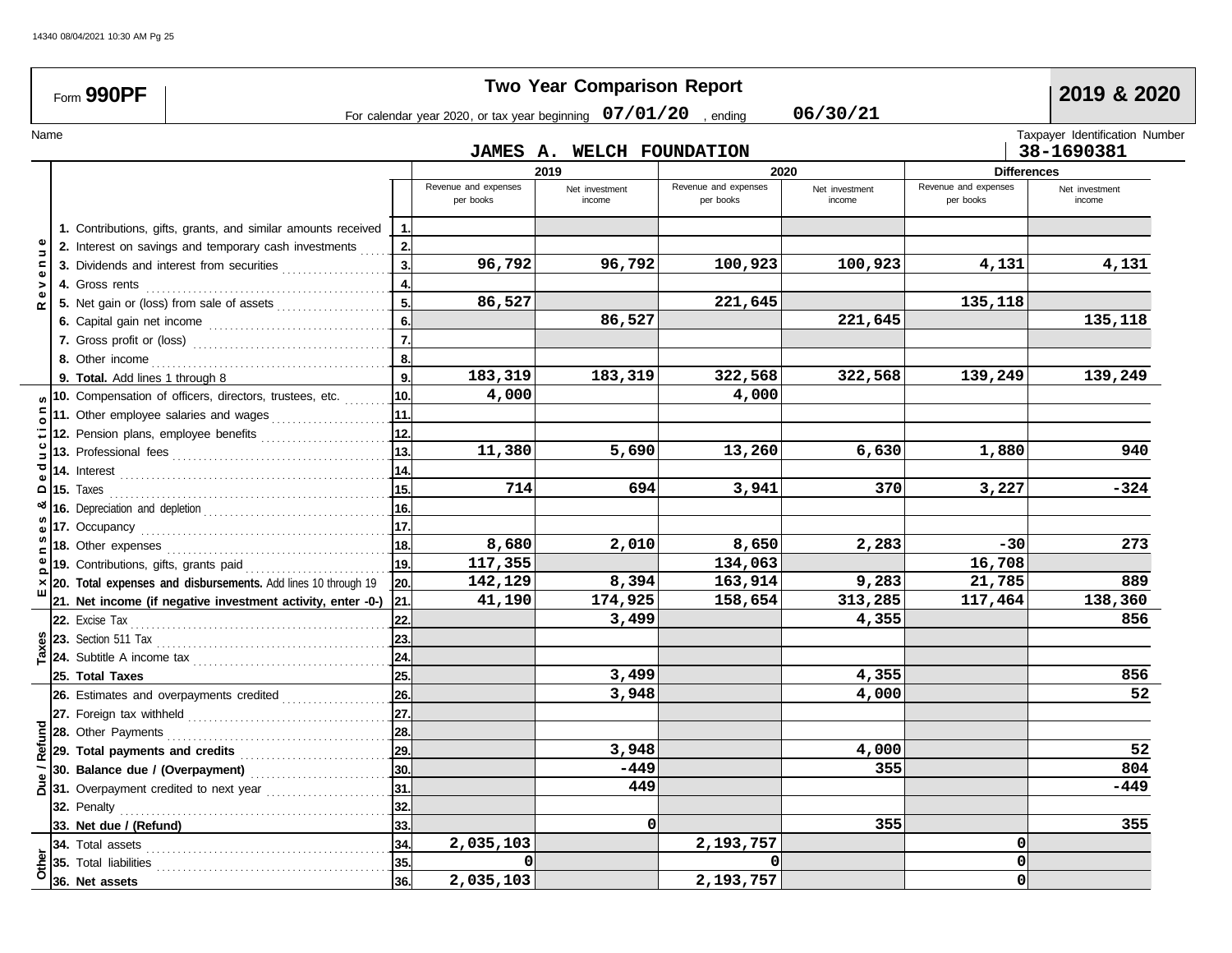$\sqrt{ }$ 

| Form 990PF            |                                 | <b>Tax Return History</b><br>Use the 2Yr Report for more recent historical information |                  |                                   |                          |                                   |                          |                                   |                                |  |
|-----------------------|---------------------------------|----------------------------------------------------------------------------------------|------------------|-----------------------------------|--------------------------|-----------------------------------|--------------------------|-----------------------------------|--------------------------------|--|
| Name                  |                                 |                                                                                        |                  |                                   |                          |                                   |                          |                                   | Taxpayer Identification Number |  |
|                       |                                 | JAMES A. WELCH FOUNDATION                                                              |                  |                                   |                          |                                   |                          |                                   | 38-1690381                     |  |
|                       |                                 |                                                                                        |                  | 2016                              |                          | 2017                              |                          | 2018                              |                                |  |
|                       |                                 |                                                                                        |                  | Revenue and expenses<br>per books | Net investment<br>income | Revenue and expenses<br>per books | Net investment<br>income | Revenue and expenses<br>per books | Net investment<br>income       |  |
|                       |                                 | 1. Contributions, gifts, grants, and similar amounts received                          | -1.              |                                   |                          |                                   |                          |                                   |                                |  |
|                       |                                 | 2. Interest on savings and temporary cash investments                                  | 2.               |                                   |                          |                                   |                          |                                   |                                |  |
| c                     |                                 | 3. Dividends and interest from securities                                              | 3.               | 85,846                            | 85,846                   | 102,539                           | 102,539                  | 109,063                           | 109,063                        |  |
| Φ<br>>                |                                 |                                                                                        | 4.               |                                   |                          |                                   |                          |                                   |                                |  |
| Φ                     |                                 | 5. Net gain or (loss) from sale of assets                                              | 5 <sub>1</sub>   | 30,455                            |                          | 123,832                           |                          | $-46,018$                         |                                |  |
|                       |                                 |                                                                                        | 6.               |                                   |                          |                                   | 123,832                  |                                   |                                |  |
|                       |                                 |                                                                                        | $\overline{7}$ . |                                   |                          |                                   |                          |                                   |                                |  |
|                       |                                 |                                                                                        | 8.               |                                   |                          |                                   |                          | 1,413                             | 1,413                          |  |
|                       | 9. Total. Add lines 1 through 8 |                                                                                        | 9 <sub>1</sub>   | 116,301                           | 85,846                   | 226,371                           | 226,371                  | 64,458                            | 110,476                        |  |
|                       |                                 | 10. Compensation of officers, directors, trustees, etc.                                | 10.              | 4,000                             |                          | 4,000                             |                          | 4,000                             |                                |  |
|                       |                                 | 11. Other employee salaries and wages                                                  | 11.              |                                   |                          |                                   |                          |                                   |                                |  |
|                       |                                 |                                                                                        | 12.              |                                   |                          |                                   |                          |                                   |                                |  |
|                       |                                 |                                                                                        | 13.              | 9,996                             | 4,998                    | 13,260                            | 8,185                    | 10,350                            | 5,175                          |  |
| ಠ                     |                                 |                                                                                        | 14.              |                                   |                          |                                   |                          |                                   |                                |  |
| <b>15.</b> Taxes<br>۵ |                                 |                                                                                        | 15.              | 552                               | 552                      | 2,249                             |                          | 9,422                             |                                |  |
|                       |                                 |                                                                                        | 16.              |                                   |                          |                                   |                          |                                   |                                |  |
|                       |                                 |                                                                                        | 17.              |                                   |                          |                                   |                          |                                   |                                |  |
|                       |                                 |                                                                                        | 18.              | 6,623                             | 4,046                    | 7,053                             | 260                      | 6,903                             | 150                            |  |
|                       |                                 | 19. Contributions, gifts, grants paid                                                  | 19.              | 113,615                           |                          | 110,772                           |                          | 133,355                           |                                |  |
|                       |                                 | 20. Total expenses and disbursements. Add lines 10 through 19                          | 20.              | 134,786                           | 9,596                    | 137,334                           | 8,445                    | 164,030                           | 5,325                          |  |
|                       |                                 | 21. Net income (if negative investment activity, enter -0-) 21.                        |                  | $-18,485$                         | 76,250                   | 89,037                            | 217,926                  | $-99,572$                         | 105,151                        |  |
|                       |                                 |                                                                                        | 22.              |                                   | 763                      |                                   | 4,359                    |                                   | 1,052                          |  |
|                       |                                 |                                                                                        | 23.              |                                   |                          |                                   |                          |                                   |                                |  |
|                       |                                 | 24. Subtitle A income tax                                                              | 24.              |                                   |                          |                                   |                          |                                   |                                |  |
|                       | 25. Total Taxes                 |                                                                                        | 25.              |                                   | 763                      |                                   | 4,359                    |                                   | 1,052                          |  |
|                       |                                 | 26. Estimates and overpayments credited                                                | 26.              |                                   | 986                      |                                   | 1,000                    |                                   | 5,000                          |  |
|                       |                                 |                                                                                        | 27.              |                                   |                          |                                   |                          |                                   |                                |  |
|                       | 28. Other Payments              |                                                                                        | 28.              |                                   |                          |                                   |                          |                                   |                                |  |
|                       | 29. Total payments and credits  |                                                                                        | 29.              |                                   | 986                      |                                   | 1,000                    |                                   | 5,000                          |  |
| Refund                |                                 | 30. Balance due / (Overpayment)                                                        | 30.              |                                   | 0                        |                                   | 3,359                    |                                   |                                |  |
|                       |                                 |                                                                                        | 31.              |                                   | 223                      |                                   |                          |                                   | 3,948                          |  |
|                       |                                 |                                                                                        | 32.              |                                   |                          |                                   |                          |                                   |                                |  |
|                       | 33. Net due / (Refund)          |                                                                                        | 33.              |                                   | 0                        |                                   | 3,359                    |                                   |                                |  |
|                       |                                 | <b>34.</b> Total assets <b>Constitution 194.</b> Total assets                          | 34.              | 2,004,448                         |                          | 2,093,485                         |                          | 1,993,913                         |                                |  |
|                       |                                 | 35. Total liabilities                                                                  | 35.              | $\Omega$                          |                          |                                   |                          |                                   |                                |  |
| Other                 | 36. Net assets                  |                                                                                        | 36.              | 2,004,448                         |                          | 2,093,485                         |                          | 1,993,913                         |                                |  |
|                       |                                 |                                                                                        |                  |                                   |                          |                                   |                          |                                   |                                |  |

**The State**